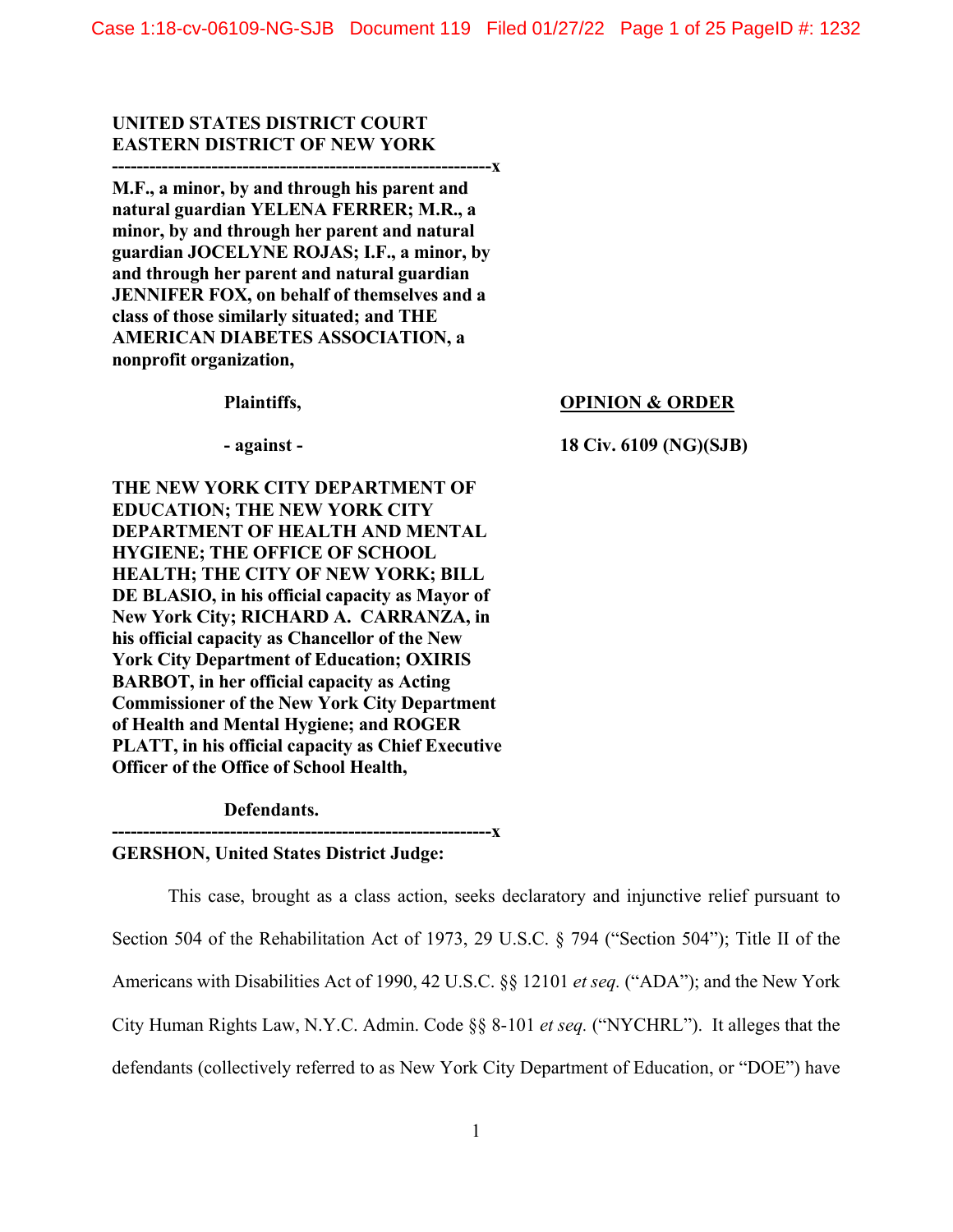failed to provide appropriate care to students with type 1 and type 2 diabetes in New York City public schools, in violation of the students' rights under these laws. Named plaintiffs in this action are three children, by and through their parents and natural guardians, who have type 1 diabetes and attend DOE schools. Additionally, the American Diabetes Association is suing as an organizational plaintiff on behalf of its members, who include children with type 1 and type 2 diabetes who attend DOE schools and their parents. Plaintiffs now move for partial summary judgment pursuant to Federal Rule of Civil Procedure 56. For the reasons set forth below, plaintiffs' motion is granted.

#### **I. Procedural Background**

By order dated June 18, 2019, plaintiffs' motion for class certification was granted. *M.F. by & through Ferrer v. New York City Dep't of Educ.*, 2019 WL 2511874 (E.D.N.Y. June 18, 2019). The class is defined as all students with type 1 or type 2 diabetes who are now or will be entitled to receive diabetes-related care and attend New York City Department of Education schools. *Id.* 

The parties have engaged in settlement negotiations for the past two and a half years and have mutually resolved nearly all substantive areas of dispute, including as to Section 504 planning to determine the needs of students with diabetes and how defendants will meet those needs; the provision of care in the least restrictive environment as required by Section 504; and training for staff (nurses, paraprofessionals, Section 504 coordinators, and teachers and other staff) during the school day and in afterschool activities. *See* Memoranda of Understanding ("MOUs"), ECF Nos. 91-1–91-6, 94-1, 96-1, 97-1. The parties also continue to negotiate other aspects of the case, such as how agreed-upon or court-ordered relief will be monitored and enforced. However, the parties have been unable to resolve, and plaintiffs now move for partial summary judgment on, two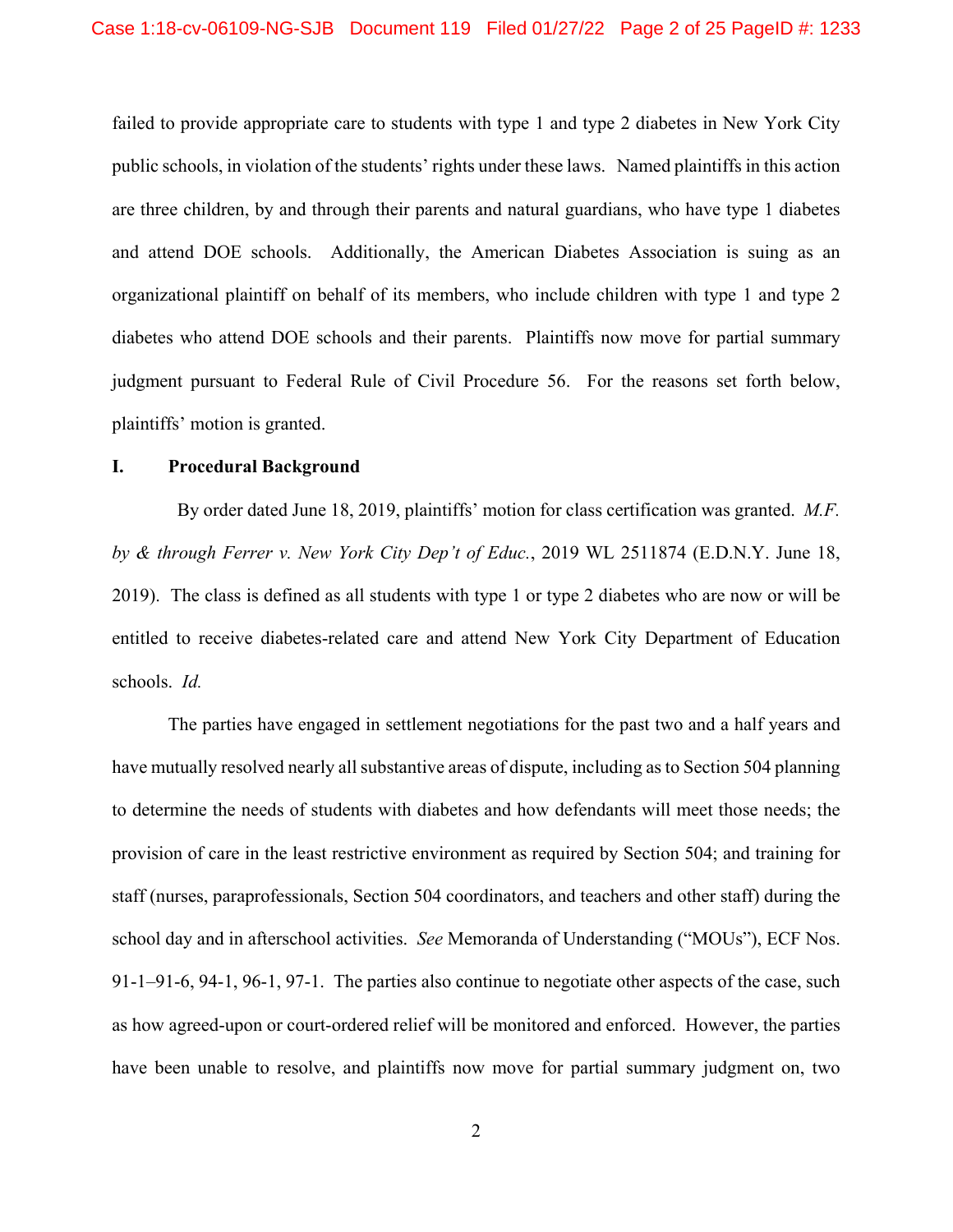discrete issues: the availability of nurses to administer insulin to students with diabetes who cannot self-administer insulin during field trips and the availability of trained adults to administer emergency glucagon to all students with diabetes while on school buses.

### **II. Undisputed Facts**

 $\overline{a}$ 

The parties have stipulated to certain facts and additional undisputed facts appear in the record or were agreed upon by the parties at oral argument. In this case, the parties agree that there are no material facts in dispute. Instead, the questions here involve statutory interpretation and the application of the laws to the undisputed facts. In effect, defendants argue that it is they who are entitled to summary judgment.

# **a. Children with Diabetes in NYC Schools**

Defendants have previously represented that there were 1,745 students with type 1 diabetes and 372 students with type 2 diabetes in DOE schools during the 2016–2017 school year. The DOE classifies children according to the diabetes care they require: "Independent," "Supervised," or "Nurse-Dependent." Independent students self-administer their own insulin.<sup>1</sup> Supervised students may require assistance in self-administering their insulin and recognizing and treating hypoglycemia (a condition in which blood sugar, or glucose, level is lower than normal) and with counting carbohydrates. Nurse-Dependent students cannot self-administer insulin and require an appropriately licensed health professional to assist them. The parties agree that teachers and other

<sup>&</sup>lt;sup>1</sup> Insulin is a hormone that regulates the amount of glucose in a person's blood. Insulin takes glucose from the blood into the cells, where it can be used as energy. Glucose is the body's main energy source. Thus, failure to produce insulin deprives the body of glucose and, as a result, energy. Insulin is necessary to sustain life. People with type 1 diabetes must receive supplemental insulin to help regulate their glucose and energy levels. Insulin can be delivered through either an injection with a syringe or pen or a pump implanted into the skin.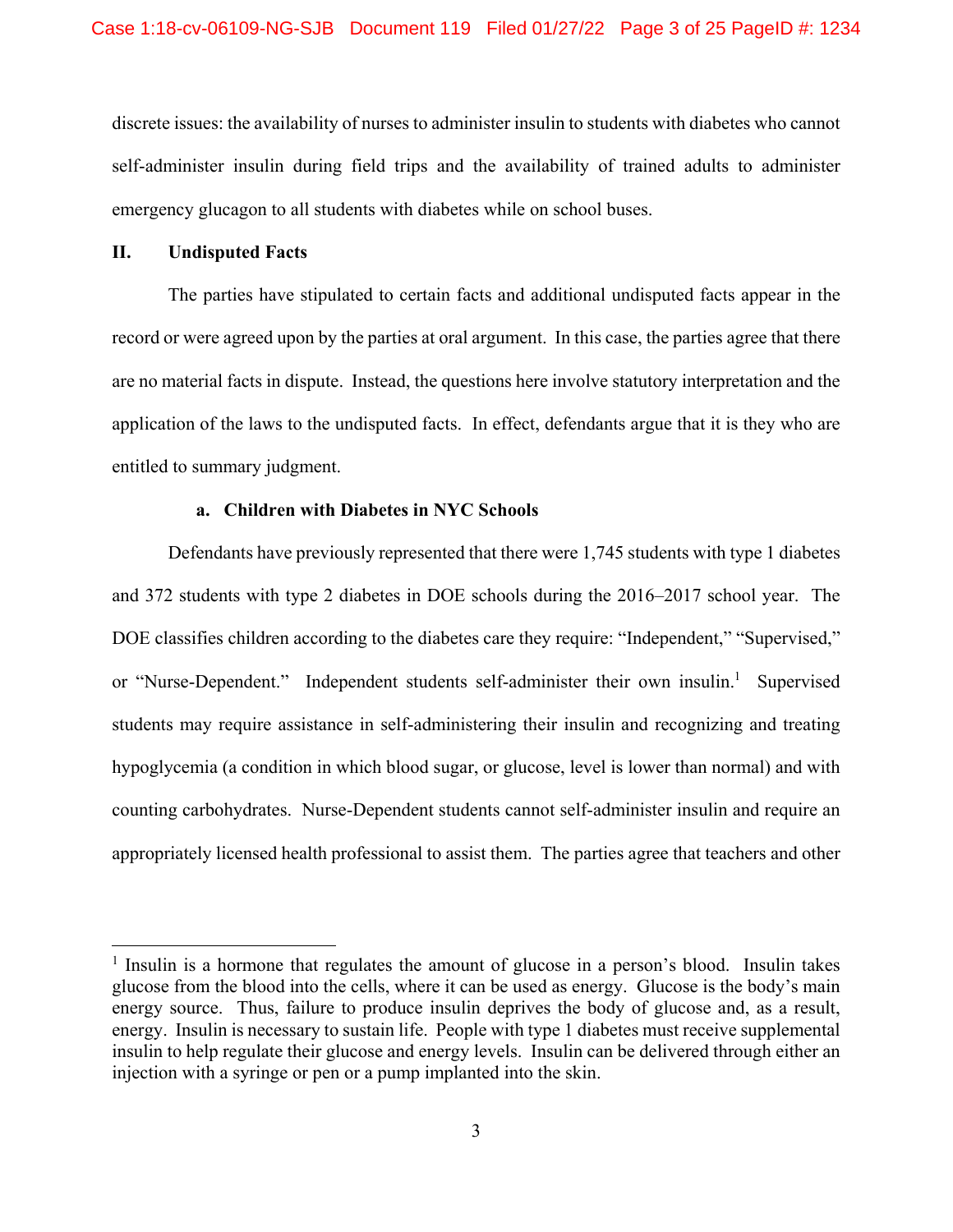unlicensed lay staff are not permitted to administer insulin to any student with diabetes. $2$ 

The greatest diabetes-related danger a student with diabetes faces is the risk of hypoglycemia. It is a serious condition that happens suddenly and requires immediate treatment. Mild and moderate hypoglycemia are characterized by lethargy, confusion, irritability, nervousness, sweat, headache, or weakness. These conditions can be treated easily and effectively with the intake of a quick-acting source of glucose, such as fruit juice, candy, or glucose tabs. If not treated, mild or moderate hypoglycemia can become severe.

Severe hypoglycemia can cause loss of consciousness, seizure, and the inability to swallow; failure to treat severe hypoglycemia immediately can result in death. Severe hypoglycemia is treated with glucagon,<sup>3</sup> a prescription drug that is administered by injection or nasal spray. Glucagon cannot be self-administered. There are rare, non-fatal, allergic-type reactions that may occur with glucagon; symptoms can include itching, respiratory distress, and low blood pressure. But defendants do not dispute that the risk of administering glucagon to an allergic student is outweighed by failing to administer the emergency medication to a student who is unconscious and in need of the drug. Indeed, any student who may require the administration of glucagon during the school day must first provide the school with a valid prescription from a doctor—who has already weighed the risks and benefits of the drug's use—and the permission of

<sup>&</sup>lt;sup>2</sup> In New York State "only licensed health professionals whose scope of practice permits may administer medication to a student in a school setting unless otherwise permitted by Education Law sections," including sections 921 and 921-a, discussed below. 8 N.Y. Comp. R. Regs. tit. 8 § 136.7(e) (2021).

<sup>&</sup>lt;sup>3</sup> Glucagon is a hormone that raises blood glucose levels by causing the release of glycogen (a form of stored carbohydrate) from the liver. It occurs naturally in the body, but as used in this opinion, it refers to the emergency medication used to treat severe hypoglycemia. Glucagon may be administered through an injection or through a nasal spray.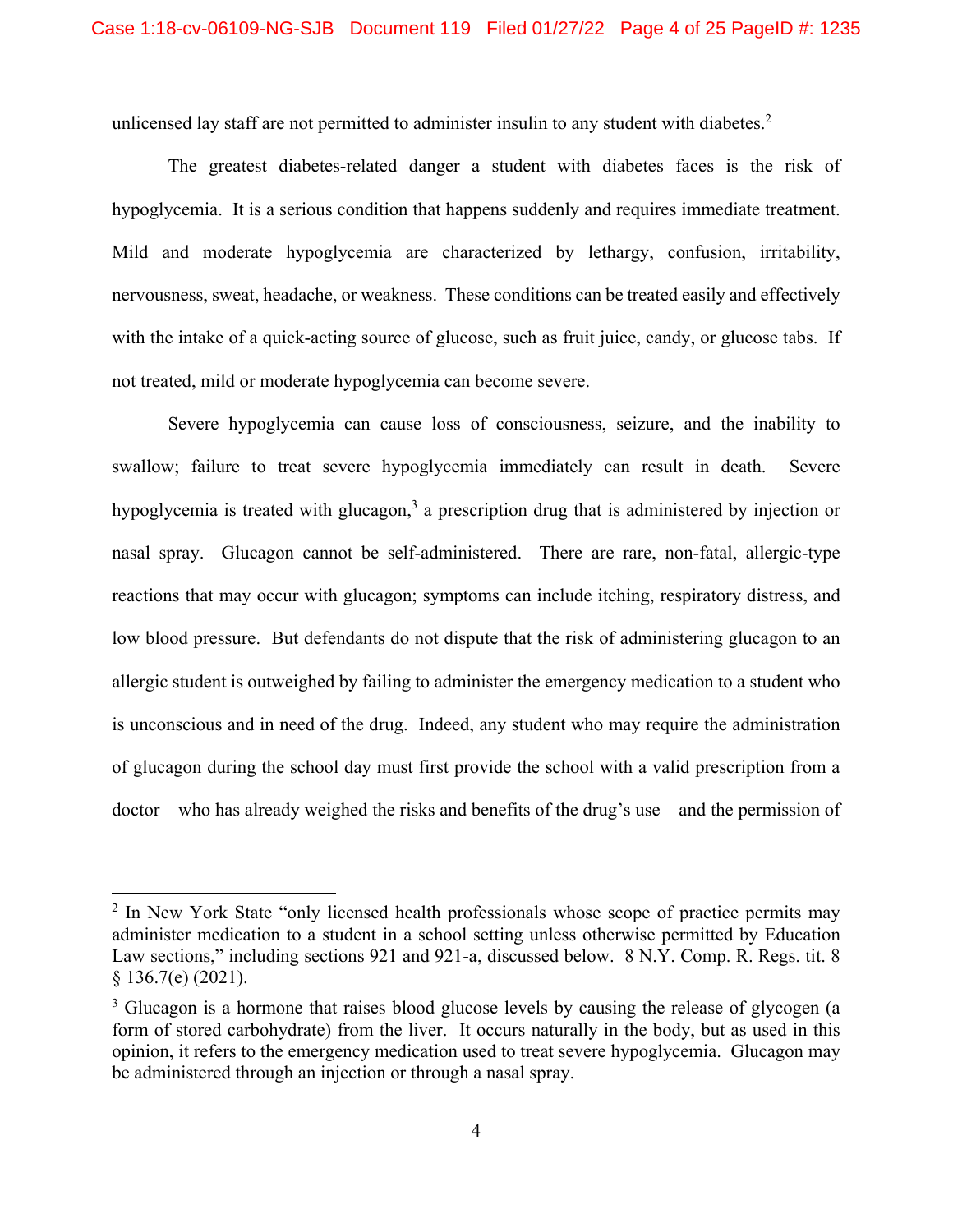the child's parent or guardian to carry glucagon.

Plaintiffs have presented evidence—in the form of the declaration of Dr. Henry Rodriguez, a pediatric endocrinologist with 25 years of experience—that calling and waiting for 911 emergency services to arrive in cases of severe hypoglycemia, instead of both administering glucagon and calling 911, places students with diabetes at high risk for death or life-threatening complications such as brain damage or coma. Defendants admit that immediately administering glucagon is "preferable" to waiting for an emergency responder, but do not recognize this practice as a legal mandate. Defendants' Response to Plaintiffs' Rule 56.1 Statement of Undisputed Facts at ¶ 44.

The parties agree that, for the purposes of this motion, defendants were, at all times relevant to this action, and are currently, recipients of federal financial assistance within the meaning of Section 504.

# **b. Field Trips**

trips, including nursing services, to enable class members to fully participate in those trips. There is no dispute that students with diabetes are entitled, under the local and federal laws sued upon, to participate in field trips on an equal basis with non-disabled students. There is also no dispute that defendants are obligated to provide trained staff to provide diabetes care on field Defendants rely on contract nurses ("trip nurses") to accompany Nurse-Dependent students and to provide the necessary care during field trips. Based on DOE data from September 2016 through March 15, 2020, for students with disabilities, including diabetes, 2,523 of the 10,873 trip nurse requests—23.2%—were not filled, and defendants admit that the figure may be even higher.

Some students with diabetes are assigned a 1:1 nurse to accompany them during the school day, unlike students who rely on a school's general nurse for the administration of insulin. These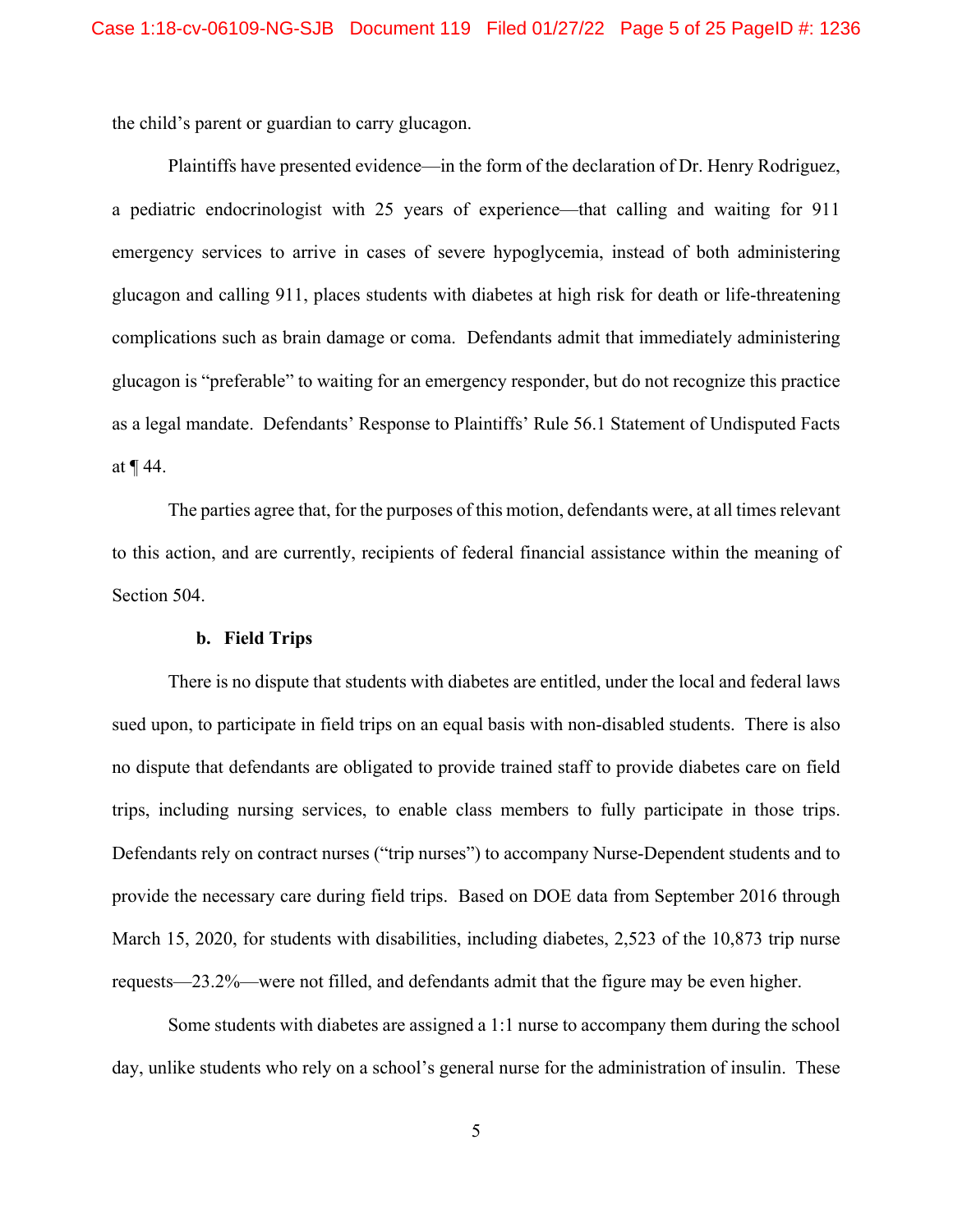1:1 nurses attend field trips with their assigned students, and separate trip nurses are not required. Additionally, most Supervised or Independent students do not require a trip nurse because there are staff, such as teachers, who are able to administer glucagon in case of emergencies. Thus, for field trips, the specific issue on this motion is the availability of a licensed professional to administer insulin to Nurse-Dependent students.

Defendants' current policy recognizes that, when trip nurses are unavailable, while "the school may ask the parent to attend or alternatively designate an adult who can come on the trip to administer the medication or provide the accommodation . . . . schools cannot require or pressure a parent to attend the trip or designate another adult on account of the student's needs."<sup>4</sup> In accordance with the DOE's policies, without the presence of a person able to administer insulin to Nurse-Dependent students on a DOE field trip, the field trip is canceled or rescheduled for the entire class.

In spite of the written policies, school staff often pressure parents to attend the trips themselves and provide diabetes care for their children, to avoid canceling the field trip for the entire class. This was the case for the parents of M.F., I.F., and M.R., who were asked, or felt pressured to, attend field trips to provide necessary diabetes-related care, to avoid their children's field trips being canceled.

#### **c. Bus Transportation**

 $\overline{a}$ 

The DOE contracts with at least 39 companies to transport approximately 145,000 students to and from school. During the 2018–2019 school year, approximately 200 DOE students with

<sup>&</sup>lt;sup>4</sup> Defendants' policy acknowledges that the "free" aspect of a free, public education guaranteed by Section 504 means that the labor of caring for children with disabilities during the school day cannot be imposed on the children's families. *See* discussion below, p. 11.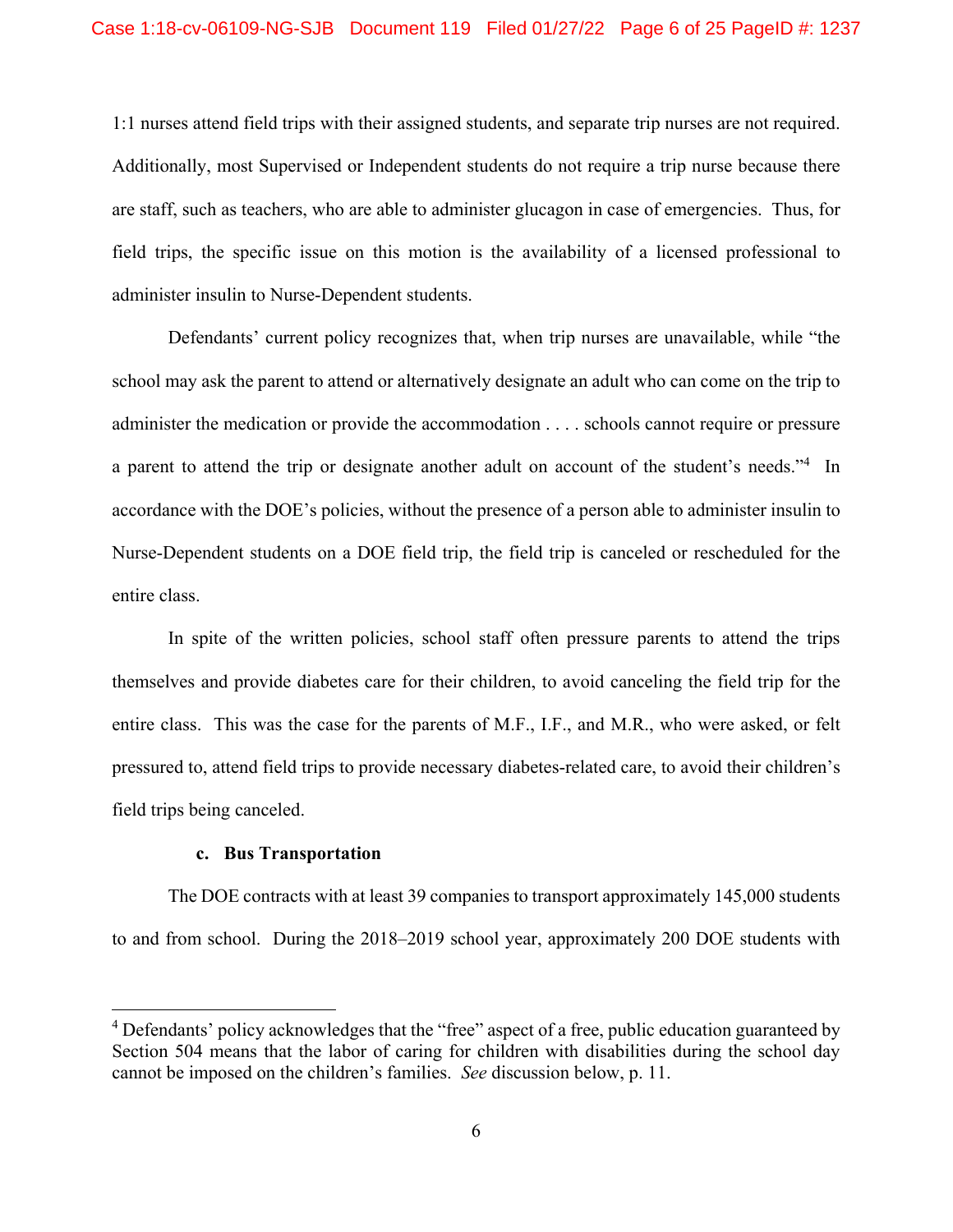diabetes received bus transportation.<sup>5</sup> Of those students, 170 were assigned to "specialized" buses (door-to-door), and 102 were assigned to "general" buses (stop-to-school). General buses are staffed with a bus driver, while specialized buses are typically staffed with a bus driver and a bus attendant. The assistance from bus attendants is limited to preventing students from entering or leaving the bus while it is in motion, stopping students from throwing objects out of bus windows, and assisting students in boarding or leaving the vehicle, to the extent that is required by the student's disability. Both bus drivers and bus attendants are contracted providers, who are employed by vendor companies. Neither bus drivers nor bus attendants are trained to administer glucagon.

In addition, depending on their individual needs, many Supervised and Nurse-Dependent students who ride specialized buses are also assigned a 1:1 paraprofessional for diabetes care on the bus as a reasonable accommodation. Paraprofessionals receive student-specific diabetes care training in order to care for a student with diabetes and may administer glucagon.

In effect, only students with a 1:1 paraprofessional, who is actually present, are able to receive glucagon in case of a diabetic emergency on a school bus. Thus, for bus transportation, the specific issue on this motion is the availability of a trained adult to administer glucagon to class members when an assigned paraprofessional is not present for any reason. I will address the issues facing class members on specialized and general buses separately.

For students on specialized buses, including all Nurse-Dependent students and some

1

<sup>&</sup>lt;sup>5</sup> The Joint Stipulation states that "approximately 200 students with a [Diabetes Medication Administration Form] receive transportation services." However, a declaration submitted by Jodi Sammons Chen, the Director of Special Populations of the DOE Office of Pupil Transportation states that there were 272 students with a Diabetes Medication Administration Form who receive transportation services. I rely on the agreed upon figure.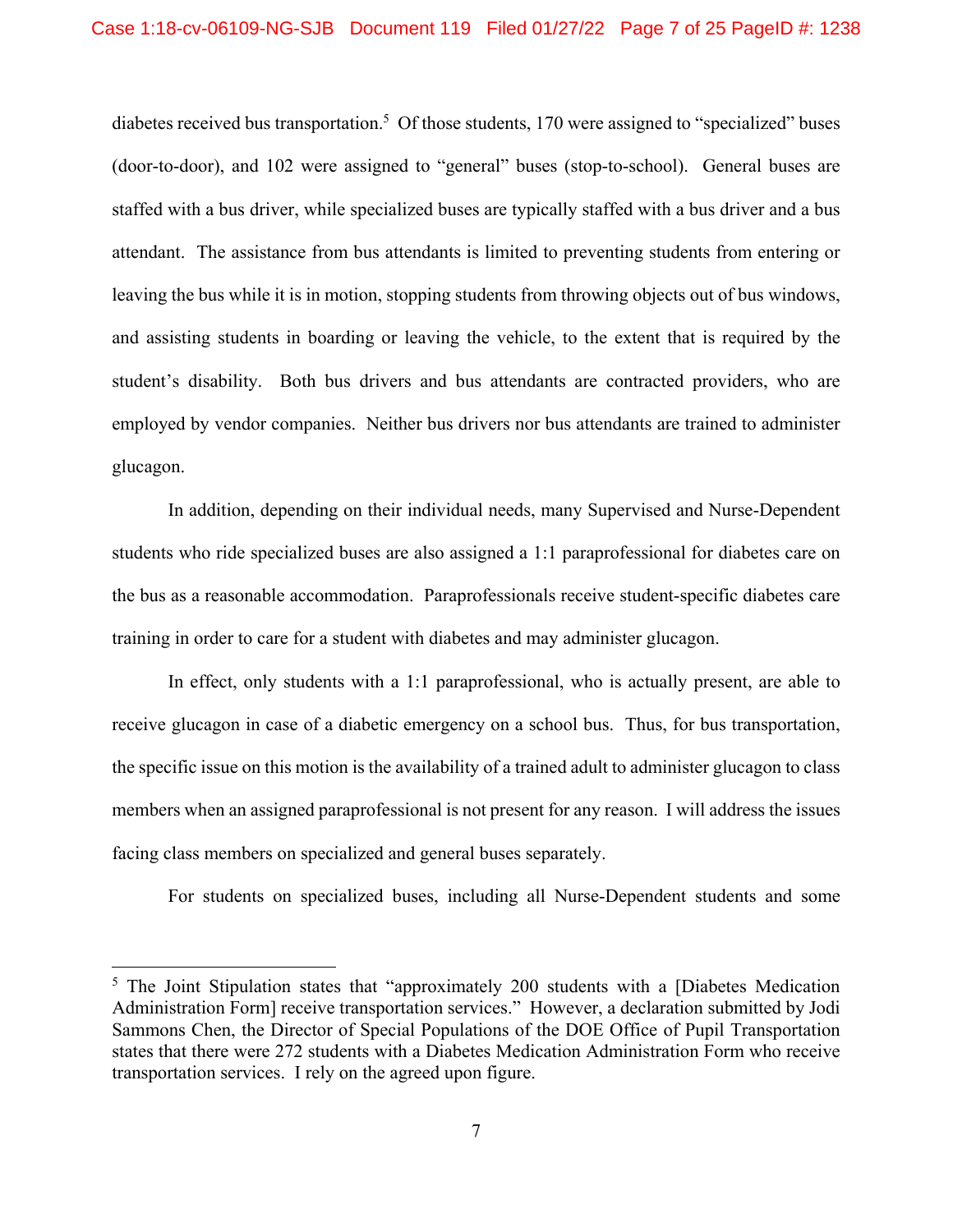Supervised students, depending on needs, defendants do not dispute that they have an obligation to provide appropriately trained adults on the bus to ensure the safety of class members. However, defendants rely on paraprofessionals to meet that obligation, and defendants acknowledge that they have considerable difficulty recruiting and retaining paraprofessional staff. Moreover, the DOE does not train backup paraprofessionals and, as noted, bus drivers and bus attendants are not trained to administer glucagon. As a result, if a student with diabetes is entitled to a paraprofessional to ride the bus, but a paraprofessional cannot be found or the assigned paraprofessional does not report to work, that student is barred from taking the bus.

During the 2017–2018 school year, for example, class representative I.F. was denied transportation for the entire first month of school because of delays in assigning a transportation paraprofessional. During the 2018–2019 school year, I.F.'s father frequently had to bring her to and from school, because, while I.F. was assigned a paraprofessional, the paraprofessional was frequently absent on short notice. During the 2018–2019 school year, I.F.'s paraprofessionals also had high turnover. After I.F.'s first paraprofessional of that school year resigned in December of 2018, the replacement paraprofessional resigned in January of 2019, after only two weeks. A third paraprofessional for that school year was not secured until February of 2019. In the interim, I.F.'s parents were required to take her to and from school—an hour and a half each way—totaling six hours of travel for her parents each school day. The third replacement paraprofessional quit one week after starting.

For students on general buses, who are not assigned a paraprofessional, including Independent and some Supervised students who can self-manage their diabetes care, defendants do not train bus drivers to recognize, or permit them to respond to, severe diabetes-related emergencies, aside from calling 911. Because these students are not assigned a trained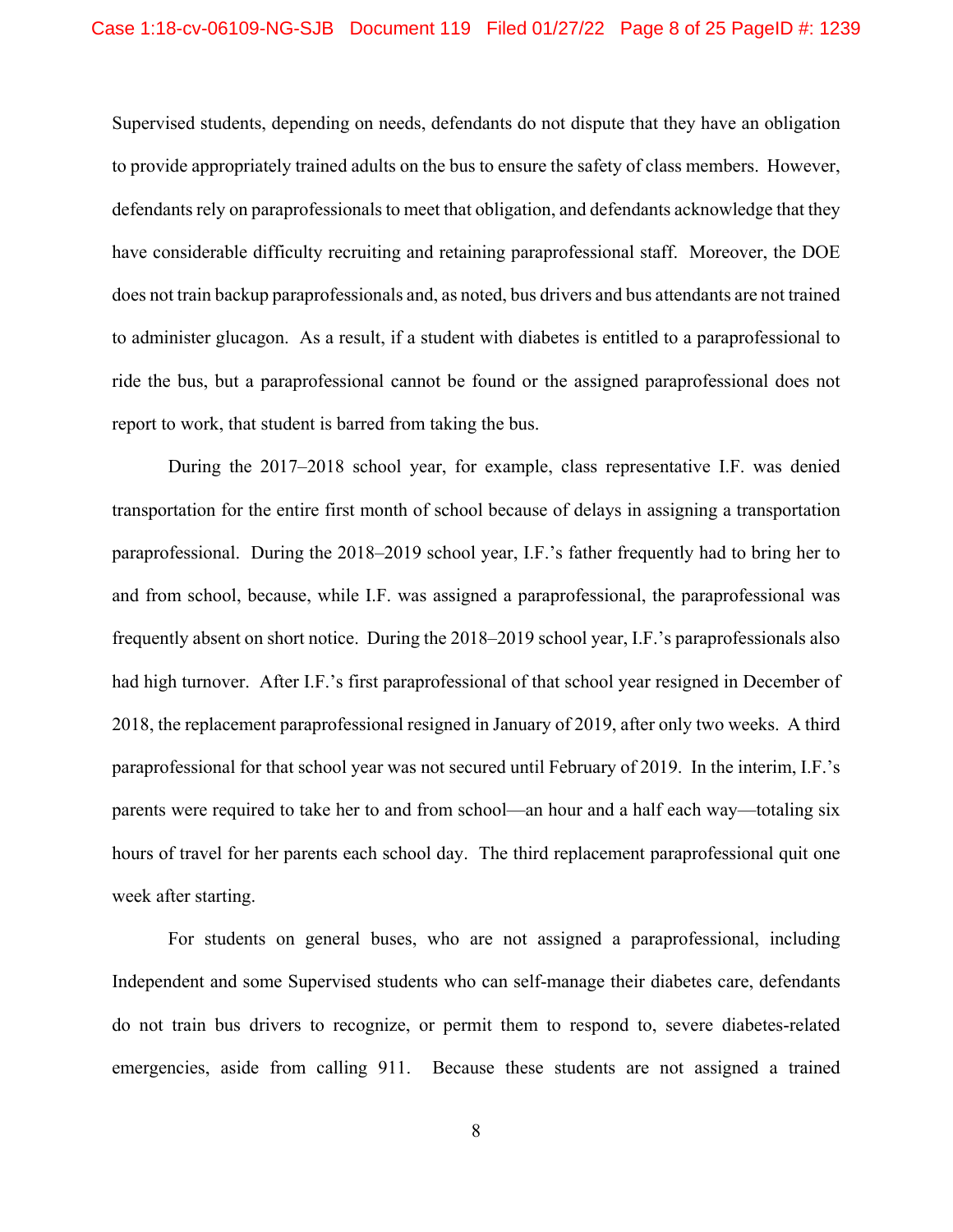paraprofessional, and defendants do not train or permit bus drivers to administer glucagon in the case of severe hypoglycemia, many parents and guardians simply drive their children themselves rather than risk the serious complications of severe hypoglycemia. Thus, the figure above regarding the number of students who receive bus services may not reflect the number of students with diabetes who would otherwise utilize bus transportation to and from school if an adult were available to administer glucagon in case of an emergency.

While not trained to administer glucagon, bus drivers and attendants receive Stateapproved basic safety training through the New York State Department of Education, which is provided by private companies. The training is required to take place at least twice a year for at least two hours each time, with at least one hour related to the special needs of students with disabilities. Bus drivers and bus attendants are trained how to provide a source of quick-acting glucose if a student appears to be suffering from a low blood sugar emergency. Bus attendants receive further training on the needs of students with disabilities, which includes "a diabetes component." Bus drivers and bus attendants also receive training on how to administer epinephrine auto-injectors (commonly referred to as "epi-pens") to students with allergies who appear to be experiencing anaphylactic symptoms.

In addition, the DOE asserts that it has recently taken, or is in the process of taking, the following affirmative steps:

- require all bus drivers and bus attendants to receive basic diabetes care training provided by the DOE, in addition to the State-mandated training they already receive;
- inform bus drivers and bus attendants which specific students on the bus have diabetes;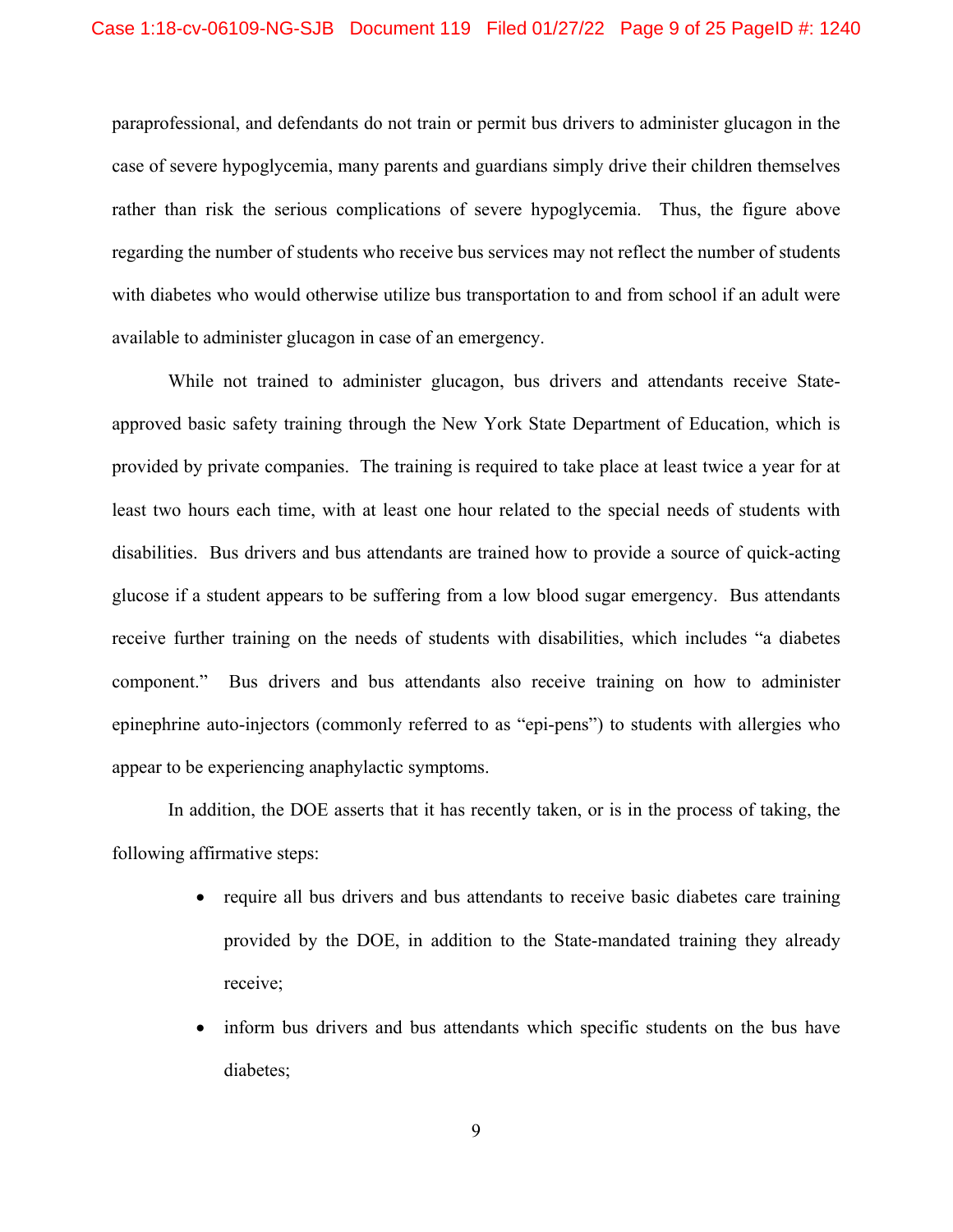- remind bus company management and their attendants that, providing a source of quick-acting glucose to a student with diabetes experiencing an apparent low blood sugar emergency is permissible and consistent with their State-approved and DOE training; and
- advise bus company management and their drivers that if a possible diabetes emergency is brought to the driver's attention and they can safely stop bus, they may provide the student a source of quick-acting glucose prior to calling 911.

The parties agree that, as long as one adult on each bus is trained to administer glucagon, the vast majority of class members—whether Independent, Supervised, or Nurse-Dependent—can safely ride school buses, even when an assigned paraprofessional is absent.

### **III. Standard of Review**

Rule 56(a) allows the entry of summary judgment, after adequate time for discovery and upon motion, where "the movant shows that there is no genuine dispute as to any material fact and the movant is entitled to judgment as a matter of law." Fed. R. Civ. P. 56(a). To survive a motion for summary judgment, "the nonmoving party must come forward with 'specific facts showing that there is a genuine issue for trial.'" *Matsushita Elec. Indus. Co. v. Zenith Radio Corp.*, 475 U.S. 574, 587 (1986) (*quoting* Fed. R. Civ. P. 56(e)).

Under Rule 54(c) of the Federal Rules of Civil Procedure, "final judgment should grant the relief to which each party is entitled." Fed. R. Civ. Pro. 54(c). Moreover, "[i]f local authorities 'fail in their affirmative obligations' under federal law, 'the scope of a district court's equitable powers . . . is broad, for breadth and flexibility are inherent in equitable remedies.'" *Disabled in Action v. Bd. of Elections in City of New York*, 752 F.3d 189, 198 (2d Cir. 2014) (quoting *Swann v. Charlotte–Mecklenburg Bd. of Educ.*, 402 U.S. 1, 15 (1971)). At the same time, a remedial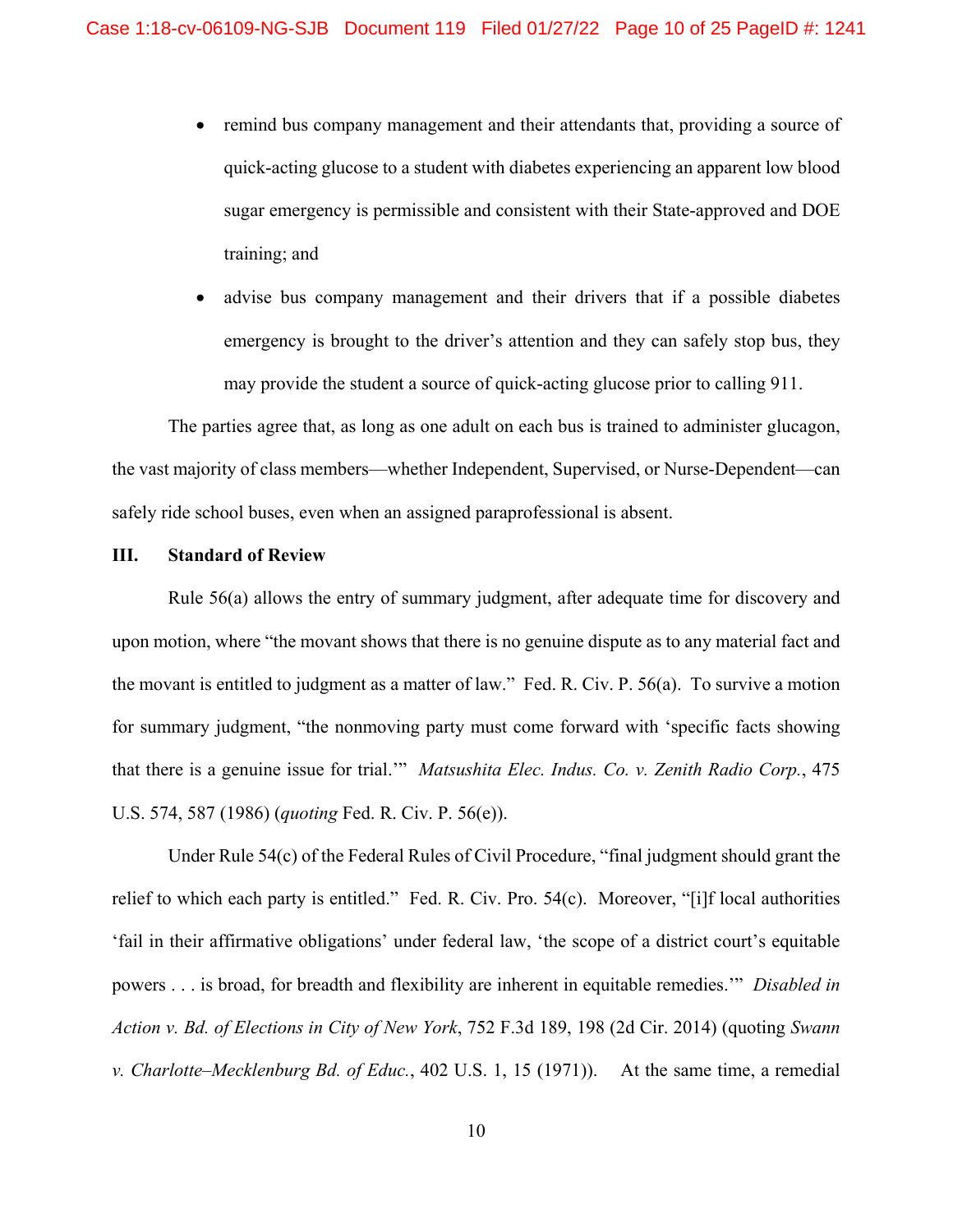order must be "tailor[ed] . . . to fit the nature and extent of the violation." *United States v. Yonkers Bd. of Educ.*, 837 F.2d 1181, 1235 (2d Cir. 1987).

#### **IV. Legal Framework**

Plaintiffs sue under federal and New York City laws that require students with disabilities, including students with diabetes, to be provided all necessary accommodations to achieve full and equal access to all school programs and activities.

The regulations implementing Section 504 of the Rehabilitation Act require schools to provide students who have a qualified disability, which includes students with diabetes, a free, appropriate public education. 34 C.F.R. § 104.33; *see Bryant v. New York State Educ. Dep't*, 692 F.3d 202, 216 n10 (2d Cir. 2012). Those regulations define an "appropriate" education as "the provision of regular or special education and related aids and services that . . . are designed to meet individual educational needs of handicapped persons as adequately as the needs of nonhandicapped persons are met...." 34 C.F.R. § 104.33(b)(1). They also require that educational programs provide "[non-academic and extracurricular services and activities in such manner as is necessary to afford handicapped students an equal opportunity for participation in such services and activities." 34 C.F.R.  $\S$  104.37(a)(1). The ADA similarly provides for equal access in education. *See* 42 U.S.C. § 12132; 28 C.F.R. §§ 35.101, *et seq*. In fact, where, as here, "the subtle distinctions in the statutes are not implicated," the standards set forth in both Title II of the ADA and Section 504 "are generally the same . . . ," and thus, the Second Circuit "'treat[s] claims under the two statutes identically.'" *Wright v. N.Y. State Dep't of Corrs.*, 831 F.3d 64, 72 (2d Cir. 2016) (*quoting Henrietta D. v. Bloomberg*, 331 F.3d 261, 272 (2d Cir. 2003)).

Under both Section 504 and the ADA, a defendant discriminates against a qualified student who has a disability if the services provided to that student, including field trips and bus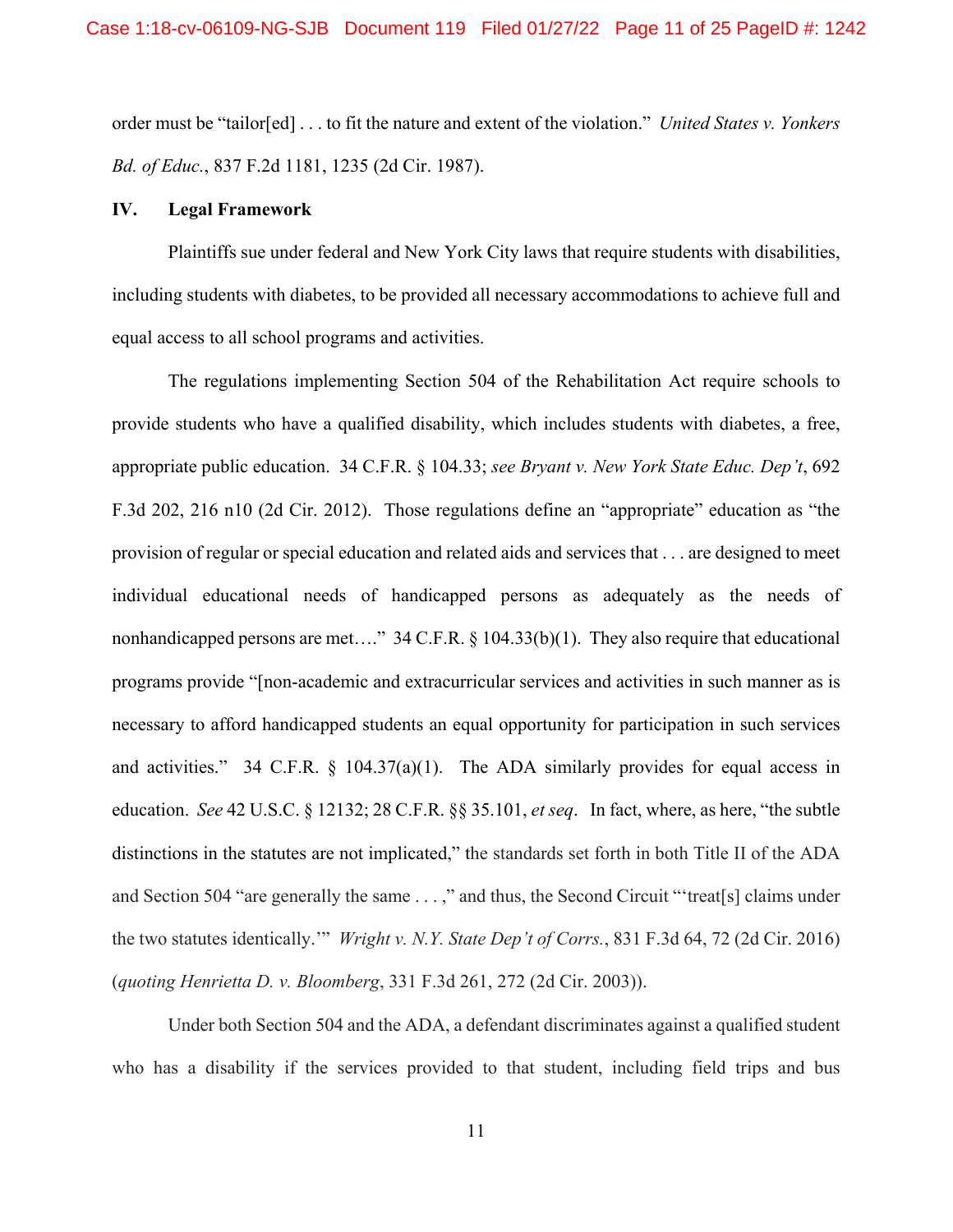transportation, are not equal to or as effective as the services offered to non-disabled students. 34 C.F.R. § 104.4(b)(1)(ii)–(iii); 28 C.F.R. § 35.130(b)(1)(ii)–(iii). Such equal access can be achieved through, among other things, reasonable modifications to policies, practices, and procedures; changes in methods of administration; and revisions to eligibility criteria. 28 C.F.R. §§ 35.130(b)(3)(i)–(ii), (b)(7). "In short, the Rehabilitation Act and Titles II and III of the ADA prohibit discrimination against qualified disabled individuals by requiring that they receive 'reasonable accommodations' that permit them to have access to and take a meaningful part in public services and public accommodations." *Powell v. Nat'l Bd. of Med. Examiners*, 364 F.3d 79, 85, *opinion corrected*, 511 F.3d 238 (2d Cir. 2004).

The NYCHRL similarly provides that "[i]t shall be an unlawful discriminatory practice for any person . . . or provider of public accommodation because of the person's actual or perceived . . . disability . . . directly or indirectly, to refuse, withhold from or deny to such person . . . any of the accommodations, advantages, services, facilities or privileges [there]of . . . ." N.Y.C. Admin. Code § 8-107(4)(a). Covered entities must "make reasonable accommodation" to enable "persons with disabilities . . . to . . . enjoy the right or rights in question, provided that the disability is known or should have been known by the covered entity." N.Y.C. Admin. Code  $\S$  8-107(15).

 the defendants receive federal funding. *Id.* In order to establish a violation under the ADA, the plaintiffs must demonstrate that: (1) they are "qualified individuals" with a disability; (2) that the defendants are subject to the ADA; and (3) that plaintiffs were denied the opportunity to participate in or benefit from defendants' services, programs, or activities, or were otherwise subject to discrimination by reason of plaintiffs' disabilities. *See Powell*, 364 F.3d at 85. The requirements for Section 504 and the NYCHRL are similar, but to establish a violation under Section 504, plaintiffs must also show that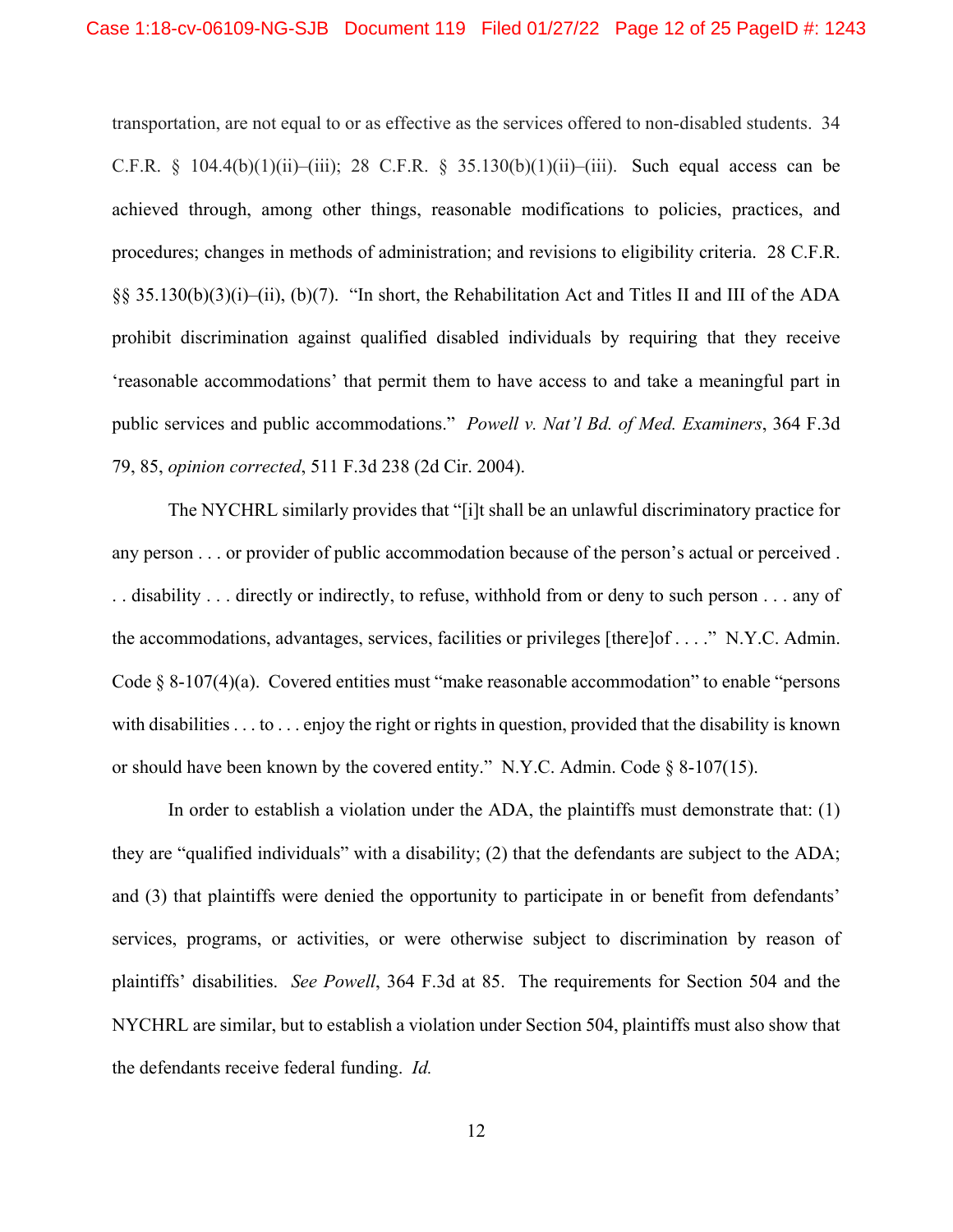action that they can establish is unreasonable. *See* 28 C.F.R. § 35.150(a)(3); 34 C.F.R. § 104.12. Plaintiffs can show that they were excluded from a benefit provided by an entity by showing that the entity refused to provide a reasonable accommodation. Plaintiffs bear the "light burden" of producing evidence of the existence of a facially reasonable and plausible accommodation. *Dean v. Univ. at Buffalo Sch. of Med. & Biomedical Scis.*, 804 F.3d 178, 190 (2d Cir. 2015). If plaintiffs satisfy their burden under the ADA, they will also satisfy their burdens under Section 504 and the NYCHRL. *See Williams v. City of New York*, 121 F. Supp. 3d 354, 364 n10 (S.D.N.Y. 2015). The burden of persuasion then shifts to defendants to show that the proposed accommodation is unreasonable. *Dean*, 804 F.3d at 190. "That burden may be met by establishing that the requested accommodation would (a) impose undue hardship on the operation of the defendant's service, program, or activity, or (b) require a fundamental or substantial modification to the nature of its academic program or standards." *Id.* Defendants are not required to take any Defendants in this case do not attempt to meet this burden by arguing that any accommodation proposed by plaintiffs would impose on them an undue hardship or require a fundamental alteration of defendants' programs. Instead, defendants argue that what they have already provided is a sufficient accommodation.

For the purposes of this motion, the parties agree that bus transportation and field trips are "program[s] or activit[ies]" provided by the defendants within the meaning of Section 504 and the ADA and a "service" or "facility" within the meaning of the NYCHRL; that defendants were, at all times relevant to this action, and are currently, recipients of federal financial assistance within the meaning of Section 504; and that plaintiffs and members of the class were, at all times relevant to this action, and are currently, "otherwise qualified individuals with disabilities" within the meaning of Section 504 and the ADA. Thus, the third prong—whether plaintiffs were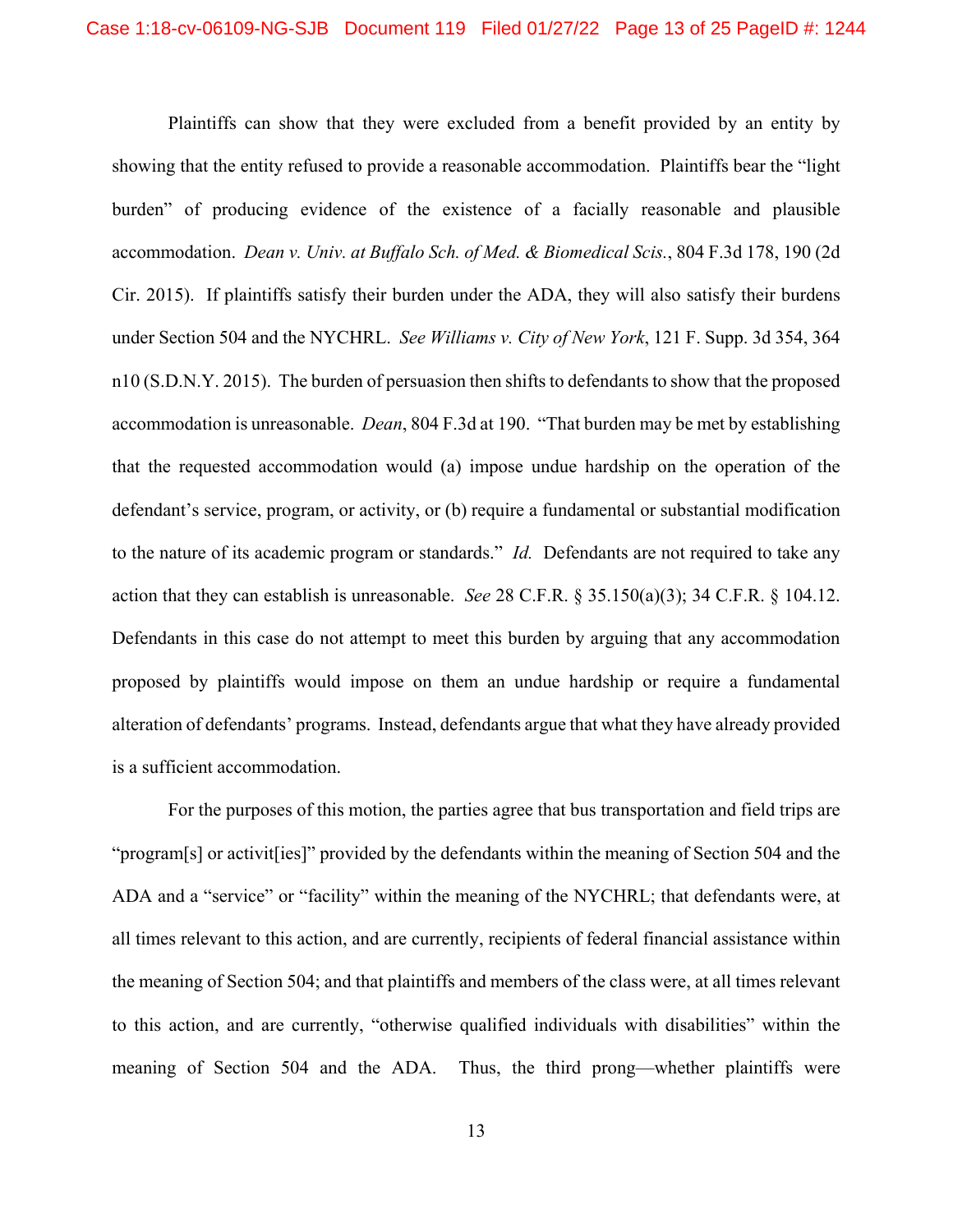discriminated against by reason of their disabilities—is the only one at issue here.

#### **V. Discussion**

The two disputed issues that remain in this case relate to whether the defendants have denied, and continue to deny, services to students with diabetes by (a) not assuring that there are trip nurses to accompany children with diabetes on field trips, and (b) not assuring that there are trained adults available to administer glucagon on all buses transporting diabetic students. Specifically, the parties dispute whether the DOE must provide, as necessary and reasonable accommodations, additional resources to ensure that trip nurses are more reliably available to accompany children with diabetes on school trips and training for bus drivers and bus attendants in the use of glucagon during a hypoglycemic emergency to ensure that there is always a trained adult who is capable of administering glucagon on school buses.

## **a. Field Trips**

Defendants argue that their current field trip policy, which calls for providing trip nurses, is reasonable and that nothing further is required under the Rehabilitation Act, the ADA, and New York City law because the majority of school trips take place without incident. But this argument misses the point because defendants have failed to properly implement the policy in practice, and over a prolonged period of time. Defendants do not dispute that approximately one quarter of students with diabetes have been denied access to field trips when trip nurses were unavailable and that the figure may be even higher. Their accommodation is clearly ineffective in practice, and thus, not reasonable. *See Dean*, 804 F.3d at 189 ("The hallmark of a reasonable accommodation is effectiveness."). As a result, I find that the defendants have discriminated against students with diabetes by not reasonably accommodating their medical needs on field trips, in violation of the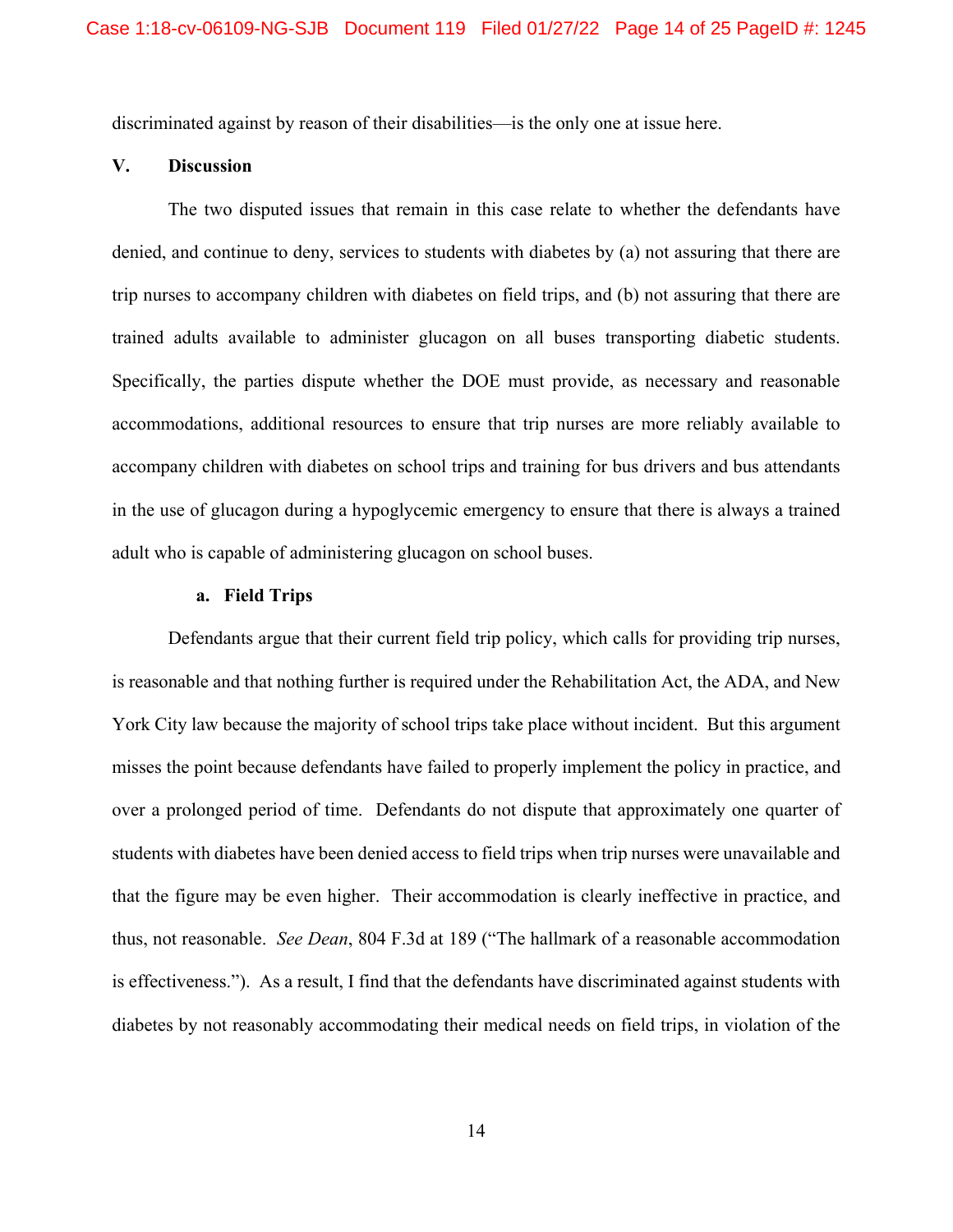ADA, Section 504, and the NYCHRL.<sup>6</sup>

Plaintiffs suggest multiple facially reasonable proposals to remedy this discrimination, including the establishment of a "float pool" of nurses to call upon to address sudden cancellations or unfilled assignments. Defendants, anticipating a finding of discrimination, have endorsed this proposal, though they report that they thus far have "not been able to secure funding by the City." Defendants' Opposition at p. 16. Defendants have not submitted any support for this factual statement and have not argued that their continued failure to secure funding is the result of an undue financial or administrative burden. Defendants' asserted inability to secure funding, absent a showing of undue hardship, is not a viable defense, and they have thus not met their burden of showing that plaintiffs' requested accommodation is unreasonable.

I therefore grant plaintiffs' requested relief: defendants will be ordered to conduct a needs assessment of the estimated shortfall of trip nurses and to hire a sufficient number of float pool nurses to ensure that all field trip requests by class members are fulfilled.

### **b. Bus Transportation**

 $\overline{a}$ 

There is no dispute regarding the seriousness of severe hypoglycemia, a life-threatening condition that can happen very suddenly and, if left untreated, can result in impaired cognition, seizures, coma, and even death. To prevent these outcomes, glucagon must be administered immediately by a trained adult and is safe even if administered mistakenly or unnecessarily.

<sup>&</sup>lt;sup>6</sup> Though not argued in opposition, defendants have previously suggested that there is no discriminatory impact when a trip nurse is unavailable because the trip is cancelled for the entire class, and not just for the student with diabetes. Defendants, in effect, compare the experience of a child with diabetes to a child who does not have diabetes in the same classroom. However, the appropriate comparator in such instances is a non-disabled student in a class of other non-disabled students. A policy or practice of regularly canceling field trips for classes that include disabled students, while classes of non-disabled students are able to attend field trips, discriminates against the disabled students.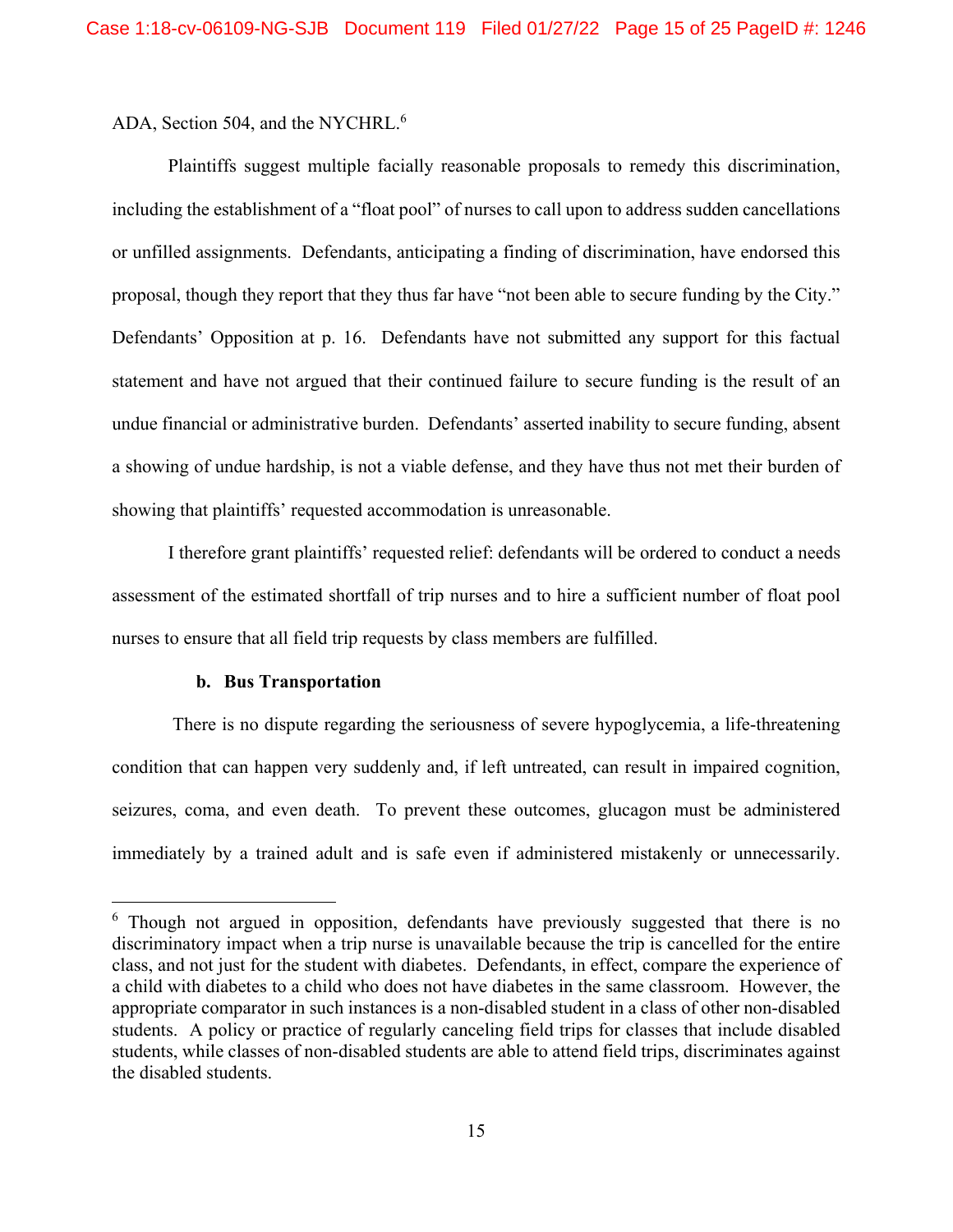Plaintiffs move for summary judgment, seeking relief that ensures that at least one adult on every school bus with students with diabetes is trained in the treatment of hypoglycemia, including the administration of glucagon. Defendants argue that the current policy of having trained paraprofessionals accompany Nurse-Dependent and some Supervised students during transit on specialized buses, and having an adult call 911 during a hypoglycemic episode on both specialized and general buses is a sufficient and reasonable accommodation.

As to specialized school buses, plaintiffs point to the undisputed fact that, with the current accommodation of utilizing bus paraprofessionals to provide emergency diabetes care to Nurse-Dependent and some Supervised students, students with diabetes are frequently denied bus transportation when their assigned paraprofessionals are absent. This violates their right to free, appropriate public education and equal access to educational opportunities.

Defendants have acknowledged their struggles with hiring, assigning, and retaining paraprofessionals, and the record makes clear that backup paraprofessionals are not always available for days when primary paraprofessionals are absent. Defendants also acknowledge that students whose paraprofessionals are absent are barred from riding the school bus. Thus, that bus drivers and bus attendants can call 911 in an emergency is of no value to a student who has already been prohibited from riding the bus. In sum, defendants' current policy of providing a 1:1 paraprofessional and having bus drivers and bus attendants call 911, but take no steps to administer glucagon, is not a reasonable accommodation on specialized buses because it is not effective.

As to students on general buses, who are not assigned a paraprofessional, they are also currently without equal access to transportation services because there are no adults who can administer life-saving glucagon to them in case of emergency. Defendants' current accommodation of having bus drivers call 911 but take no steps to administer glucagon is not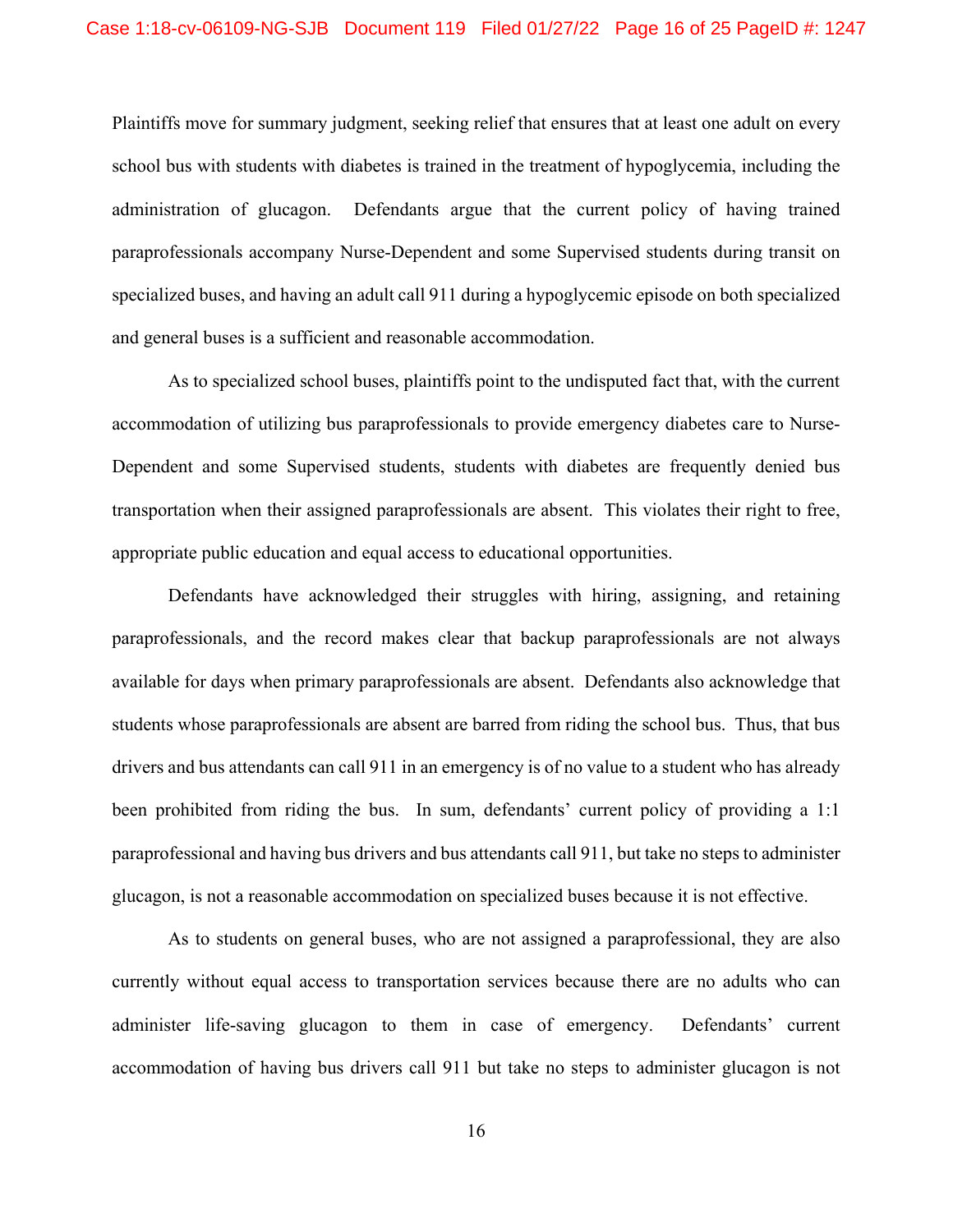reasonable. Even defendants have acknowledged that immediately administering glucagon is "preferable" to waiting for an emergency responder.<sup>7</sup> Defendants' Response to Plaintiffs' Rule 56.1 Statement of Undisputed Facts at ¶ 44. In fact, the lack of an adult on the bus who is trained to administer glucagon unnecessarily puts those students' lives at risk, and likely results in many students choosing to forego bus transportation to avoid the potential consequences of severe hypoglycemia.

On the undisputed facts, plaintiffs have met their burden of showing that the existing accommodations offered by defendants are ineffective because defendants do not reliably provide a trained adult on general or specialized school buses who is able to administer glucagon in case of an emergency. This failure to accommodate students by training adults to administer necessary, life-saving glucagon has led to students with diabetes being discriminated against and denied transportation services for which they are otherwise eligible. Plaintiffs have therefore shown a violation of Section 504, the ADA, and the NYCHRL.

The parties agree that, so long as any adult on the bus is trained to respond to hypoglycemia, it is safe for the "vast majority" of students with diabetes to ride. This is true whether the student is on a general bus or a specialized bus. Thus, plaintiffs argue, a reasonable accommodation would be to train all bus drivers and bus attendants in the administration of glucagon and mandate its usage, as appropriate. The defendants agree that, if the current accommodation is rejected as insufficient, it makes the most sense to craft a resolution in which the individuals already on the

1

 $7$  I do not address at length the DOE's argument that, because "most trips to and from school are typically of short duration in relation to the school day itself, . . . any sudden emergency can reasonably be accommodated by calling 911 for emergency medical assistance." Defendants' Opposition at p. 2. Defendants admit that some students, like I.F., travel from the Bronx to the Lower East Side of Manhattan, totaling approximately three hours on the bus each day. That some students have shorter bus trips does not address the needs of the others.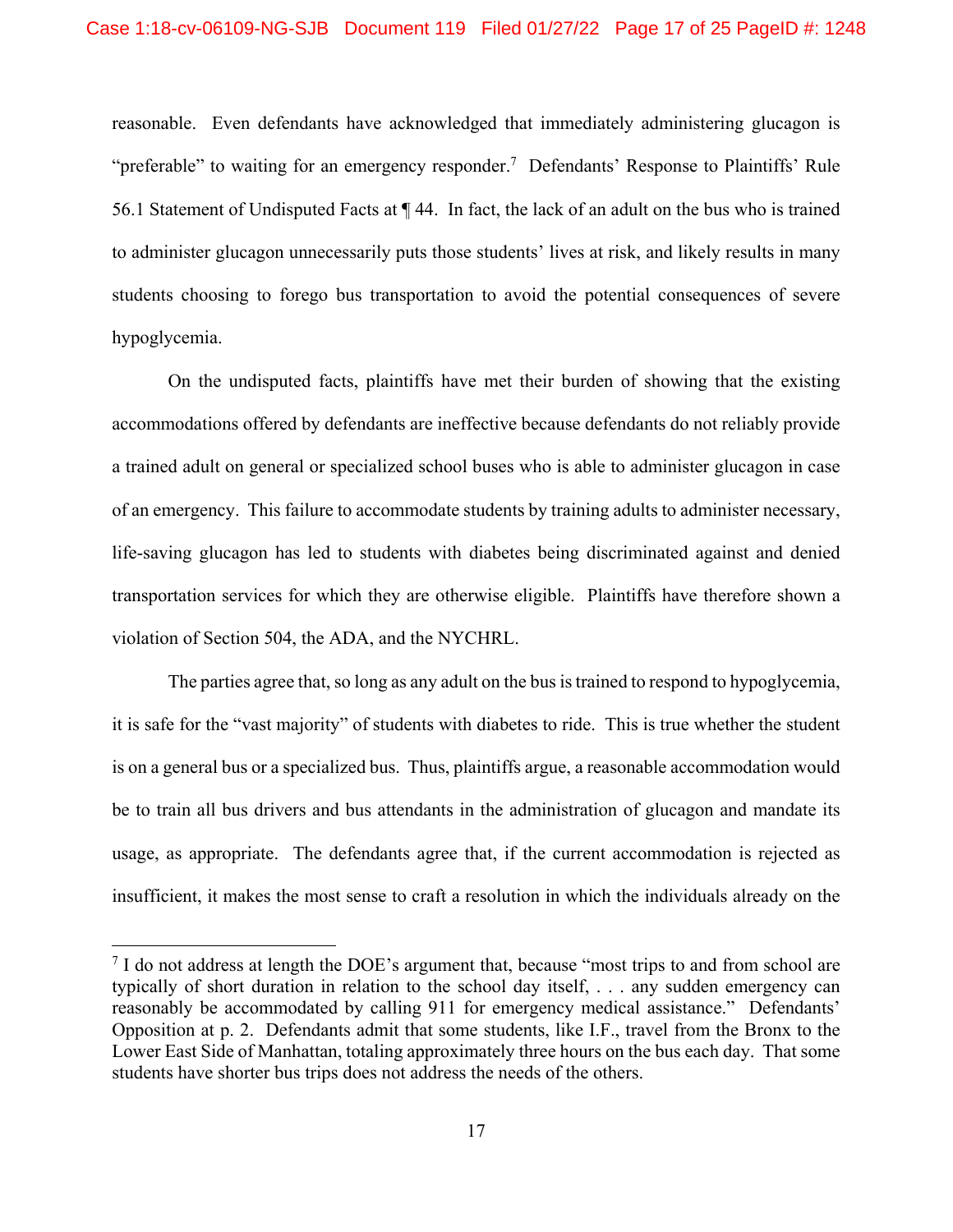school bus each day are trained to administer glucagon, instead of creating new positions. Therefore, the only proposal I address at length is the training of bus drivers and bus attendants in the administration of glucagon. $8$ 

Defendants do not argue that this accommodation would fundamentally alter the nature of the services provided. Nor do defendants argue that requiring all bus drivers and bus attendants to be trained to recognize severe hypoglycemia and to administer glucagon during such an event would constitute an undue burden.<sup>9</sup> In fact, during oral argument, defendants acknowledged that "there's not a great gap between what the plaintiffs and defendants want," because training the adults already responsible for children with diabetes is "something that [the DOE] might otherwise like to do." Transcript of Nov. 30, 2021 Oral Argument at 23:21–24.

Instead, defendants oppose this proposal because, they argue, State law prohibits contracted bus drivers and bus attendants from administering glucagon because they are not "school personnel" under New York State's Education Law § 921, entitled "Training of unlicensed school personnel to administer certain medications."

The parties' dispute centers around section 921 and a related section, 902-a, entitled

<sup>&</sup>lt;sup>8</sup> Plaintiffs have proffered additional, alternative accommodations, such as "cross-training" other paraprofessionals or nurses who may already be on a specialized bus assigned to other students; ensuring the hiring and training of paraprofessionals to fill in as back-ups for absences and delays in assignments; and hiring direct employees of the school to ride on the bus with students with diabetes. Plaintiffs, however, seek to avoid replicating the problems inherent in the present paraprofessional position by creating new roles with largely the same structure and drawbacks.

<sup>&</sup>lt;sup>9</sup> Defendants do not argue that plaintiffs' proposal to train both bus drivers and bus attendants is excessive and therefore unreasonable. Though not raised by defendants, I have considered whether having two trained adults—a bus driver and bus attendant—on one bus is more than what is required by the statutes at issue. After hearing from the parties at oral argument, I am satisfied that there is no greater burden to the defendants in requiring both bus drivers and bus attendants to be trained in the administration of glucagon.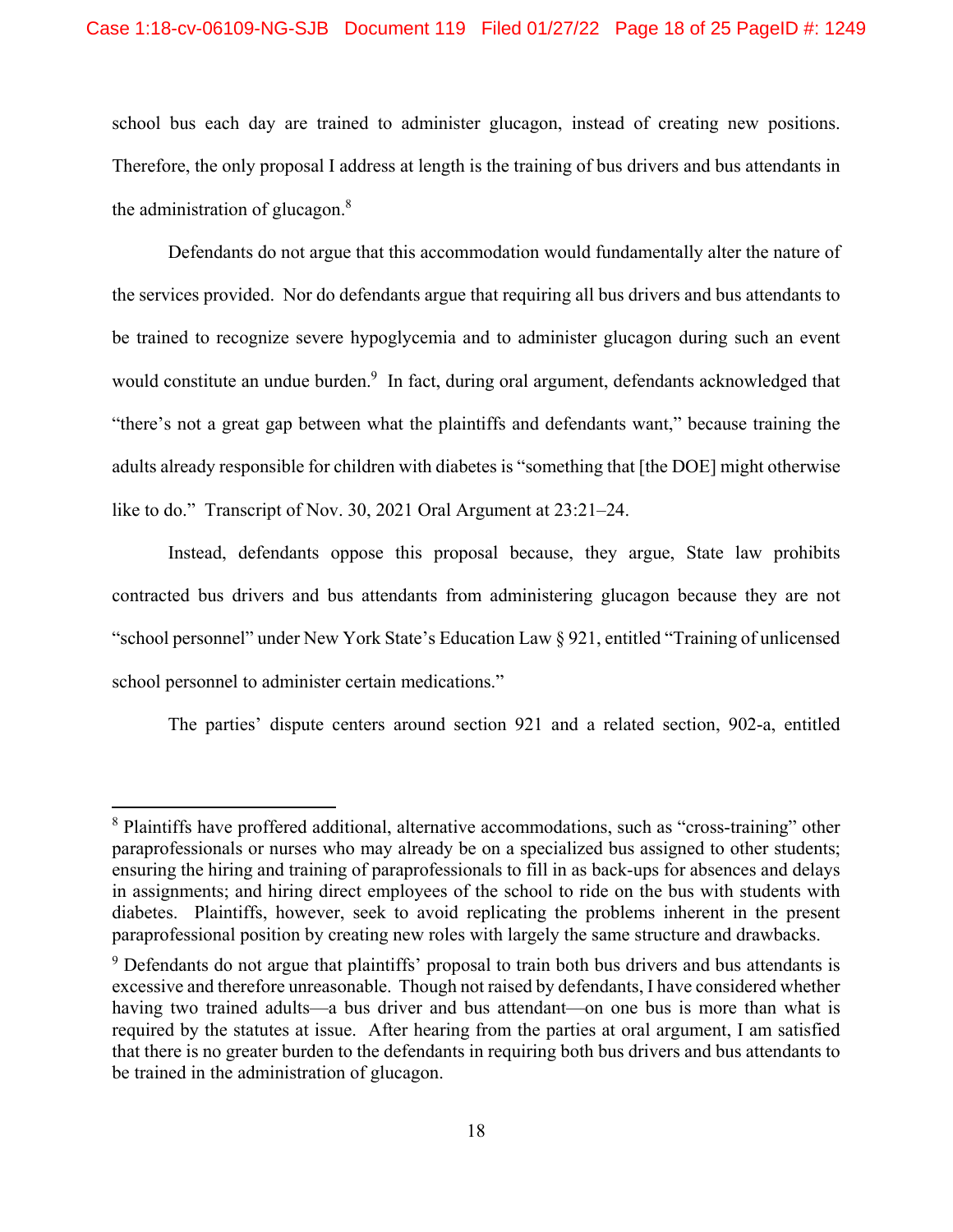"Treatment of students diagnosed with diabetes by school personnel." Section 902-a authorizes licensed medical professionals, such as nurses, who are employed by the school district to, *inter alia*, administer prescribed insulin and glucagon and "teach an unlicensed person to administer glucagon  $\ldots$  during the school day on school property and at any school function.  $\ldots$  "N.Y. Educ. Law § 902-a (McKinney 2021). Section 902-a also provides that "[n]othing in this section shall authorize unlicensed persons to perform these services except as otherwise permitted by section nine hundred twenty-one of this article." *Id.* Section 921(1), referenced in § 902-a, allows licensed nurses and physicians to train

unlicensed school personnel to administer prescribed glucagon or epinephrine auto injectors in emergency situations, where an appropriately licensed health professional is not available, to pupils who have the written permission of a physician or other duly authorized health care provider for the administration of glucagon or emergency epinephrine auto injector, along with written parental consent, during the school day on school property and at any school function . . . .

N.Y. Educ. Law § 921(1) (McKinney 2021). Defendants do not dispute that, for the purposes of § 921, school buses are defined as "school property," even though they are typically owned by contracted entities, and not by school districts.<sup>10</sup> N.Y. Educ. Law  $\S$  11 (McKinney 2021).

For the reasons described below, I reject defendants' argument and find that the phrase "school personnel" in section 921 encompasses not only defendants' direct employees, such as teachers, but also school bus drivers and bus attendants who are employed by DOE contractors.

 $10$  New York's Vehicle and Traffic Law expressly defines a "school bus" as including "[e]very motor vehicle . . . privately owned and operated for compensation for the transportation of pupils . . . to or from school or school activities." N.Y. Veh. & Traf. Law § 142 (McKinney 2021); *see also* 8 N.Y. Comp. R. Regs. tit. 8 § 156.3(a)(2) (2021). And, under the Codes, Rules, and Regulations of the State of New York, a school bus driver is defined as "any person who drives a school bus which is owned, leased or contracted for by a public school district, board of cooperative educational services or nonpublic school for the purpose of transporting pupils to or from school or school activities."  $8 \text{ N.Y.}$  Comp. R. Regs. tit.  $8 \text{ § } 156.3(a)(1)(2021)$ .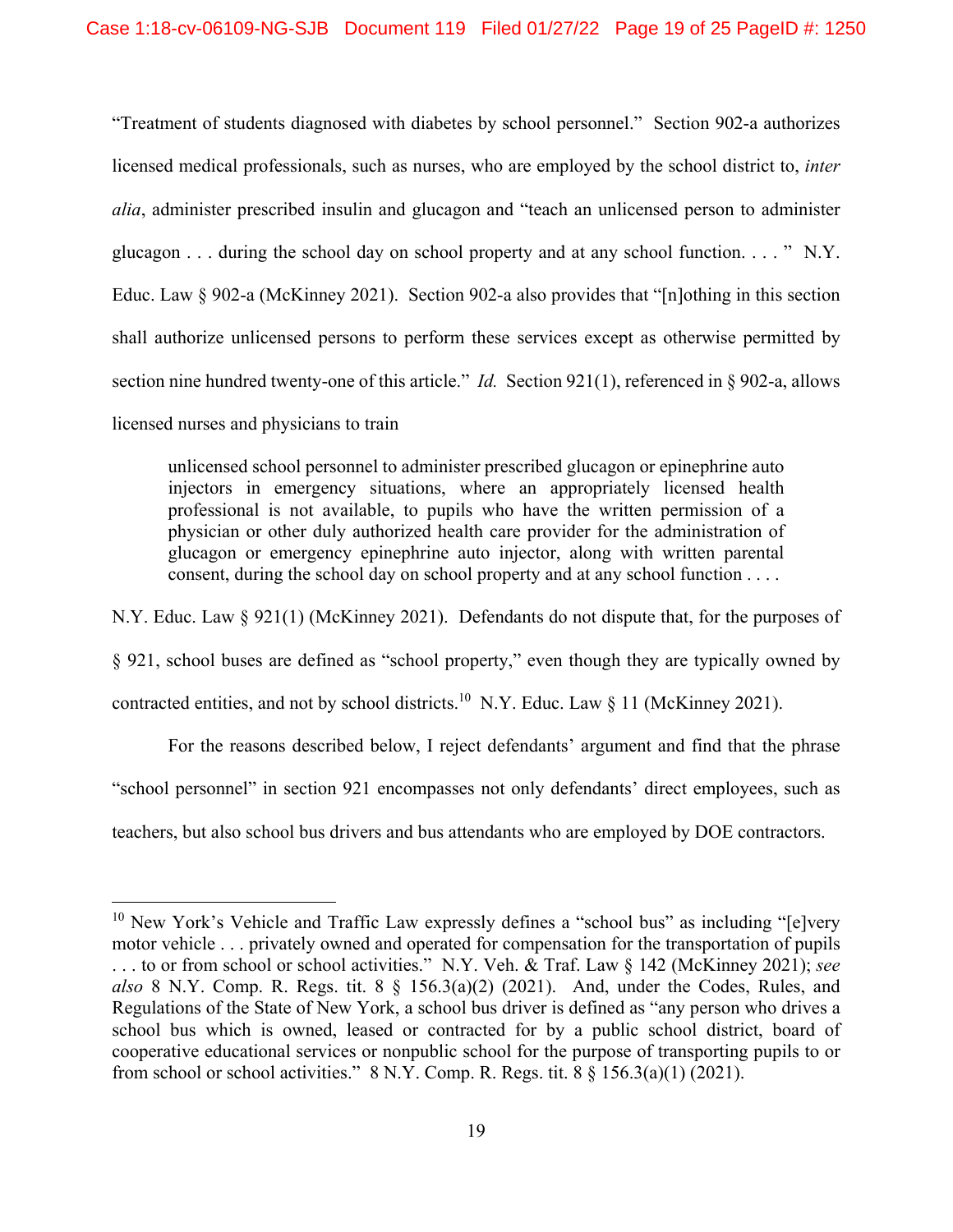To begin with, New York State Education Law does not define "school personnel" and, therefore, that term requires interpretation. The title of section 902-a refers to "school personnel" who are permitted to treat students with diabetes, though that phrase is not used in the body of the statute. Instead, the body of section 902-a refers to the treatment provided by "[l]icensed nurses, nurse practitioners, physician assistants, or physicians employed by school districts." N.Y. Educ. Law § 902-a. Section 921, on the other hand, refers in both the title and body of the statute to "unlicensed school personnel" who may be trained to administer glucagon, but without further description.

authorized to provide diabetes care under section  $902-a$ .<sup>11</sup> While "the text of the statute must take precedence over its title," "a title or heading may help clarify or point the meaning of an imprecise or dubious provision. . . ." *People v. Page*, 35 N.Y.3d 199, 205 n3, *cert. denied sub nom. Limmia Page v. New York*, \_\_ U.S. \_\_, 141 S.Ct. 601 (2020) (quoting *Squadrito v. Griebsch*, 1 N.Y.2d 471, 475 (1956)). Here, the title of section 902 a helps clarify that "school personnel" refers to the group of licensed personnel expressly identified in the body. And, while section 902-a qualifies the licensed personnel as being "employed by" a school district, defendants do not argue that "school personnel" in § 902-a must be read as being limited to direct employees of a school district. In fact, defendants admit that trip nurses are contract workers, who are treated as individuals "employed by the school district" and are thus

Section 921's purpose, as defined by its text, supports a reading of "school personnel" as including bus drivers and bus attendants who are employed by DOE contractors. Since school

 $11$  Defendants stated during oral argument that, albeit rarely, some paraprofessionals who provide care to students with diabetes are also contract employees. Defendants offer no explanation for why contracted paraprofessionals would be permitted to administer glucagon under § 921, but not contracted bus drivers and bus attendants, if duly trained.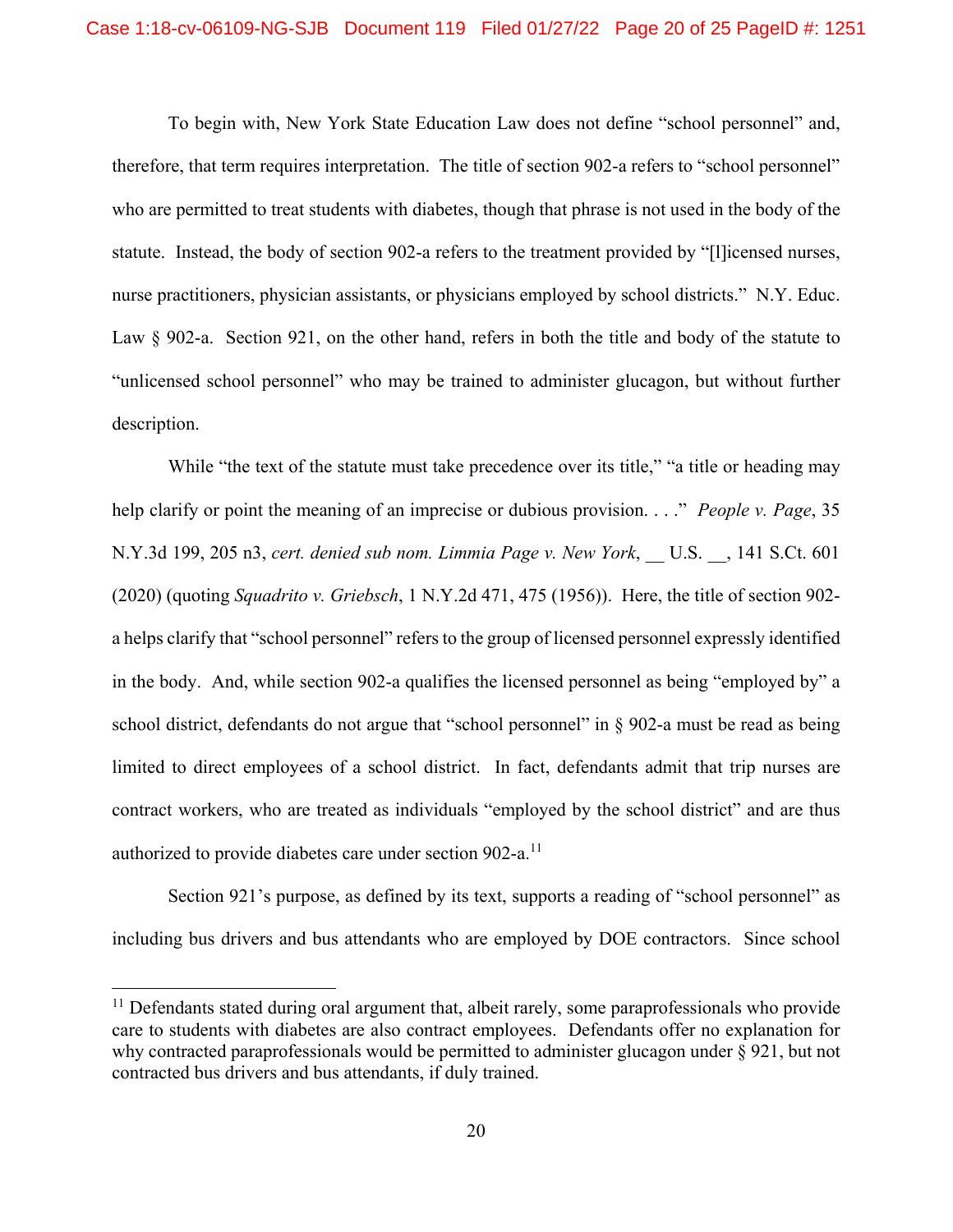$2801-a.<sup>12</sup>$ buses are "school property" and since section 921's express purpose is to provide emergency care to "pupils . . . during the school day on school property," reading "school personnel" as including the people who work on the school buses and, thus, can provide that care, makes sense. N.Y. Educ. Law § 921. Though not determinative, another provision of the Education Law, that requires codes of conduct on "school property," supports this position through its use of demonstrative examples of "school personnel" as including "bus drivers and monitors." N.Y. Education Law  $\delta$ 

Additionally, common sense dictates that, in reading sections 921 and 902-a together, the phrase "school personnel" should be treated the same in two related statutes, one of which references the other. Section 921 refers to "unlicensed school personnel" who may be trained to administer glucagon in emergency situations by the licensed "school personnel" described in section 902-a. What distinguishes the use of the phrase "school personnel" between these two statutes is the licensure of the individuals described, not whether they are direct employees of a school district or employees of a contracted vendor.

The indemnity provisions of §§ 902-a and 921 further support a reading of the phrase "school personnel" as referring to both direct employees of a school district and the employees of a school district's contracted entities. The provisions, which are identical, provide broad indemnification to protect as many roles as possible by applying to not only the direct employees of a school district, but also a school district's "agents." N.Y. Educ. Law §§ 902-a(2), 921(2). If sections 902-a and 921 were read as applying only to direct employees, it would render superfluous

<sup>&</sup>lt;sup>12</sup> Under N.Y. Education Law  $\S$  2801-a, comprehensive district-wide safety plans must include policies and procedures for responding to threats and acts "of violence by students, teachers, other school personnel *including bus drivers and monitors*, as well as visitors to the school. . . ." N.Y. Educ. Law  $\S 2801-a(2)(a)$ –(b) (McKinney 2021) (emphasis added).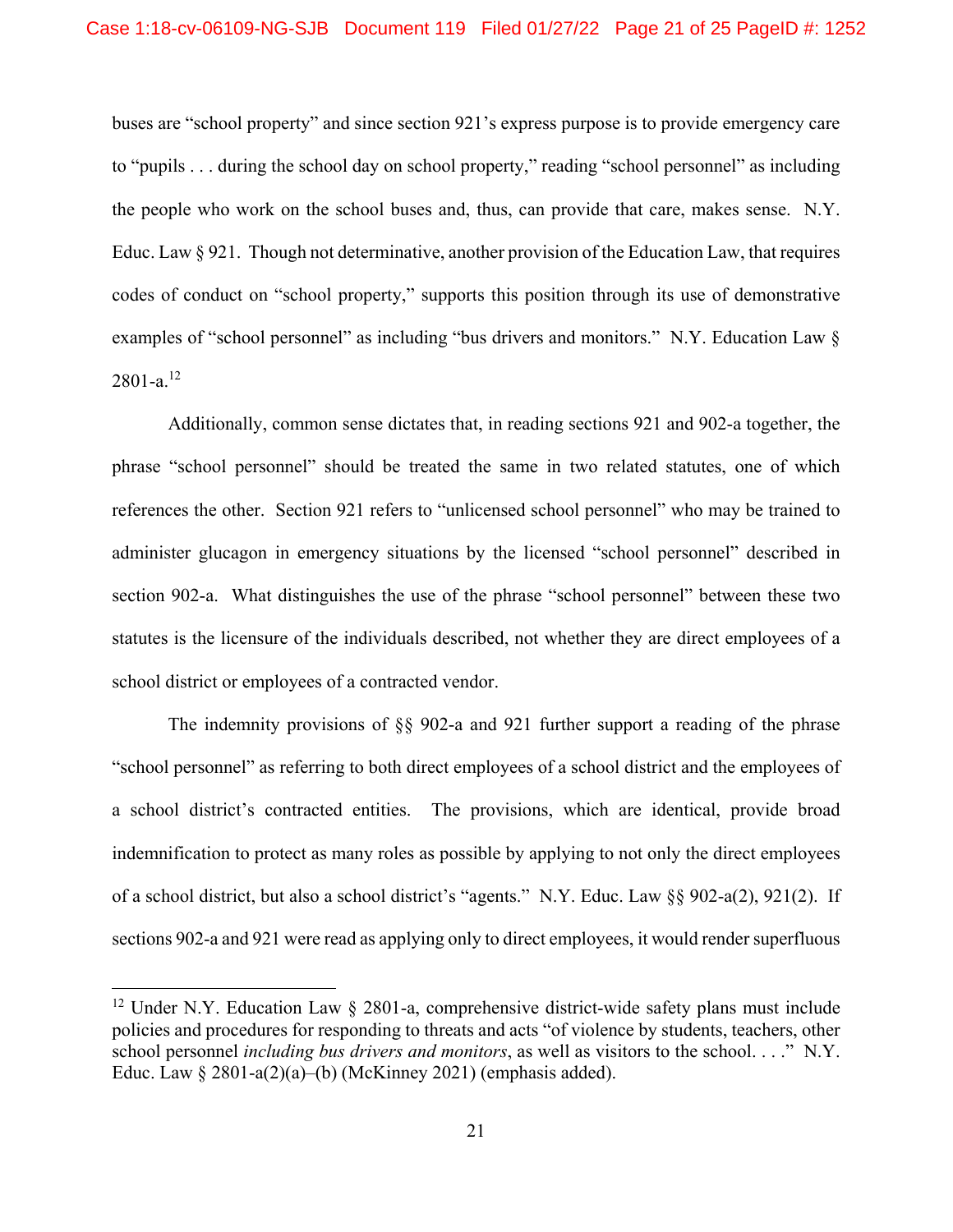the indemnification of a school district's agents.

 $\overline{a}$ 

Defendants' sole basis for arguing that § 921 does not apply to bus drivers and bus attendants is its comparison of the language of § 921 with the language of a relatively recent amendment to New York Education Law  $\S$  921-a, entitled "On-site epinephrine auto-injector",  $^{13}$ which does not use the language "school personnel" and does not address glucagon administration. I do not find defendants' argument persuasive.

Section 921-a applies to "[s]chool districts, boards of cooperative educational services, county vocational education and extension boards, charter schools, and non-public elementary and secondary schools in this state, any person employed by any such entity, *or employed by a contractor of such an entity* while performing services for the entity," and does not use the term "school personnel." N.Y. Educ. Law § 921-a (emphasis added). The emphasized language represents the 2017 addition to the statute, upon which defendants base their [argument.](https://argument.14)<sup>14</sup> It is defendants' position that, by amending § 921-a to expressly include contract employees, the absence of the same language in § 921 means that contract employees are not covered by the statute. Relying on a statute having a different purpose,<sup>15</sup> in which the legislature has chosen to expressly identify the different categories of entities subject to the statute—rather than by use of

<sup>&</sup>lt;sup>13</sup> N.Y. Educ. Law § 921-a, formerly § 921, was renumbered Education Law § 921-a and amended effective December 19, 2017.

<sup>&</sup>lt;sup>14</sup> I note that when  $\ell$  921-a was amended, a correlative provision of the New York Public Health Law was simultaneously amended with the same revision. According to New York Public Health Law § 3000-c, only specific categories of individuals are permitted to administer epinephrine. Thus, to effect a change to § 921-a, a change to § 3000-c was required. There are no similar provisions of the Public Health Law applicable to glucagon.

<sup>&</sup>lt;sup>15</sup> Section 921-a permits schools to provide and maintain on site epinephrine auto-injectors that can be used for any student or staff member with symptoms of anaphylaxis regardless of whether or not there is a previous history of severe allergic reaction, and without requiring parental consent or a prior prescription.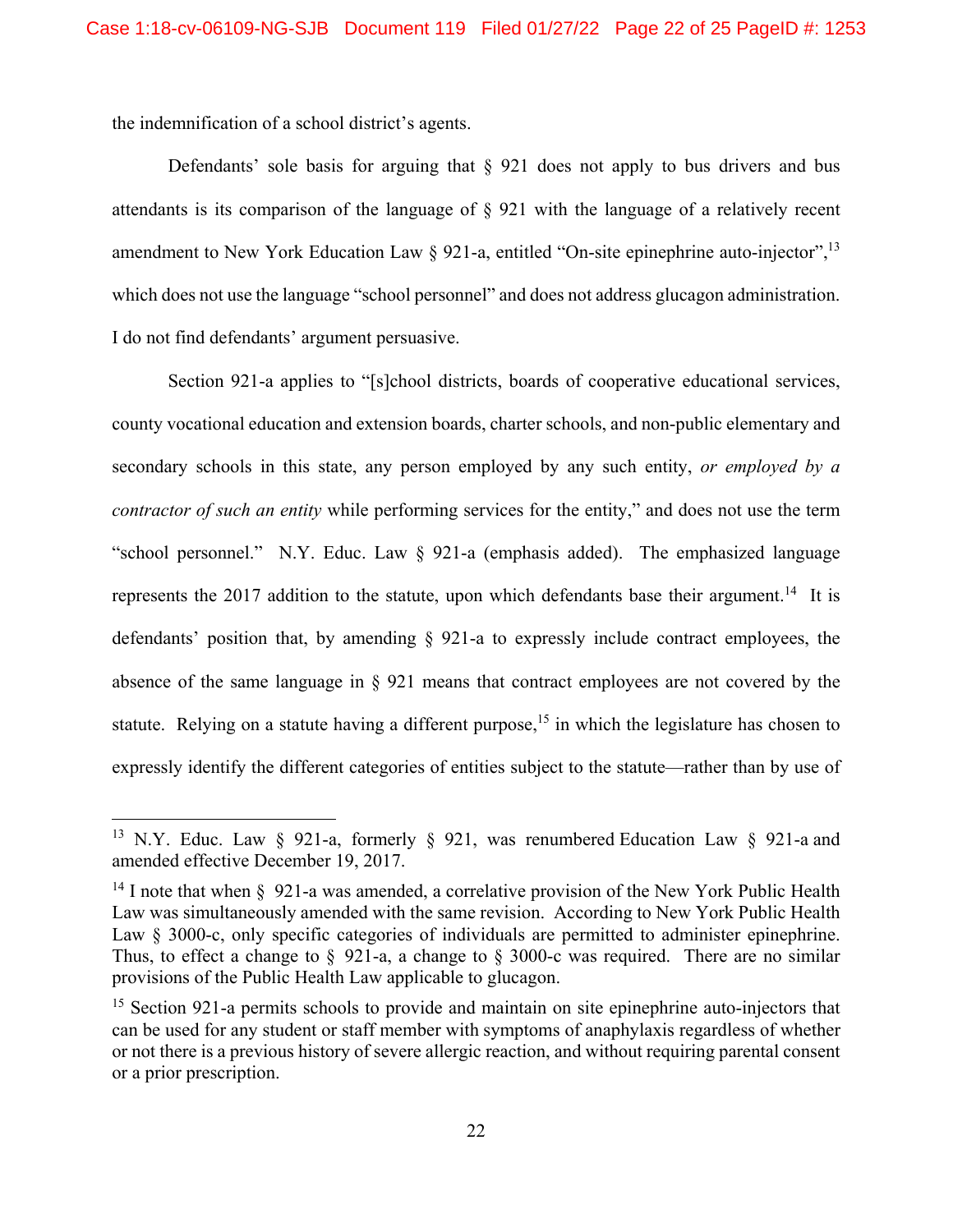the term "school personnel"—is not persuasive in understanding the legislature's meaning of "school personnel" in the statutes at issue.

In sum, I see no sound reason to read "school personnel" as narrowly as defendants argue. I will not interpret the statutes in a manner that would render them unreasonable, ineffective, or absurd; cause objectionable results; or effect a hardship or injustice. *See* N.Y. Stat. Law §§ 141– 46 (McKinney 2021). I therefore find that N.Y. Educ. Law § 921 applies to contracted bus drivers and bus attendants.

Defendants speculate that the relevant unions would object to their members being required to administer emergency glucagon and would likely seek to collectively bargain the requirement between the contractors and their employees. Nonetheless, defendants do not argue that the presumed union opposition would create an undue burden on them. Apart from the absence of factual support for these assumptions, defendants acknowledge that, even if a labor dispute were to arise between the contractors and their employees, it would not relieve defendants of their legal obligations to students with diabetes. As a result, I do not consider the hypothetical impact of the contractors' collective bargaining process on the reasonableness of the accommodation sought.

Defendants make no argument and offer no facts to establish an undue hardship. For this reason, the cases upon which they rely, *McDavid v. Arthur*, 437 F. Supp. 2d 425 (D. Md. 2006), and *AP ex rel. Peterson v. Anoka-Hennepin Indep. Sch. Dist. No. 11*, 538 F. Supp. 2d 1125, 1143 (D. Minn. 2008), are inapposite. Insofar as those cases suggest that an undue hardship or fundamental alteration of the program could arise from ordering bus drivers and bus attendants to be trained to administer glucagon in an emergency situation, the record before me offers no support for such a conclusion. Defendants confirm that bus drivers and bus attendants are already trained to inject epinephrine in cases of anaphylaxis and to administer glucose in cases of mild and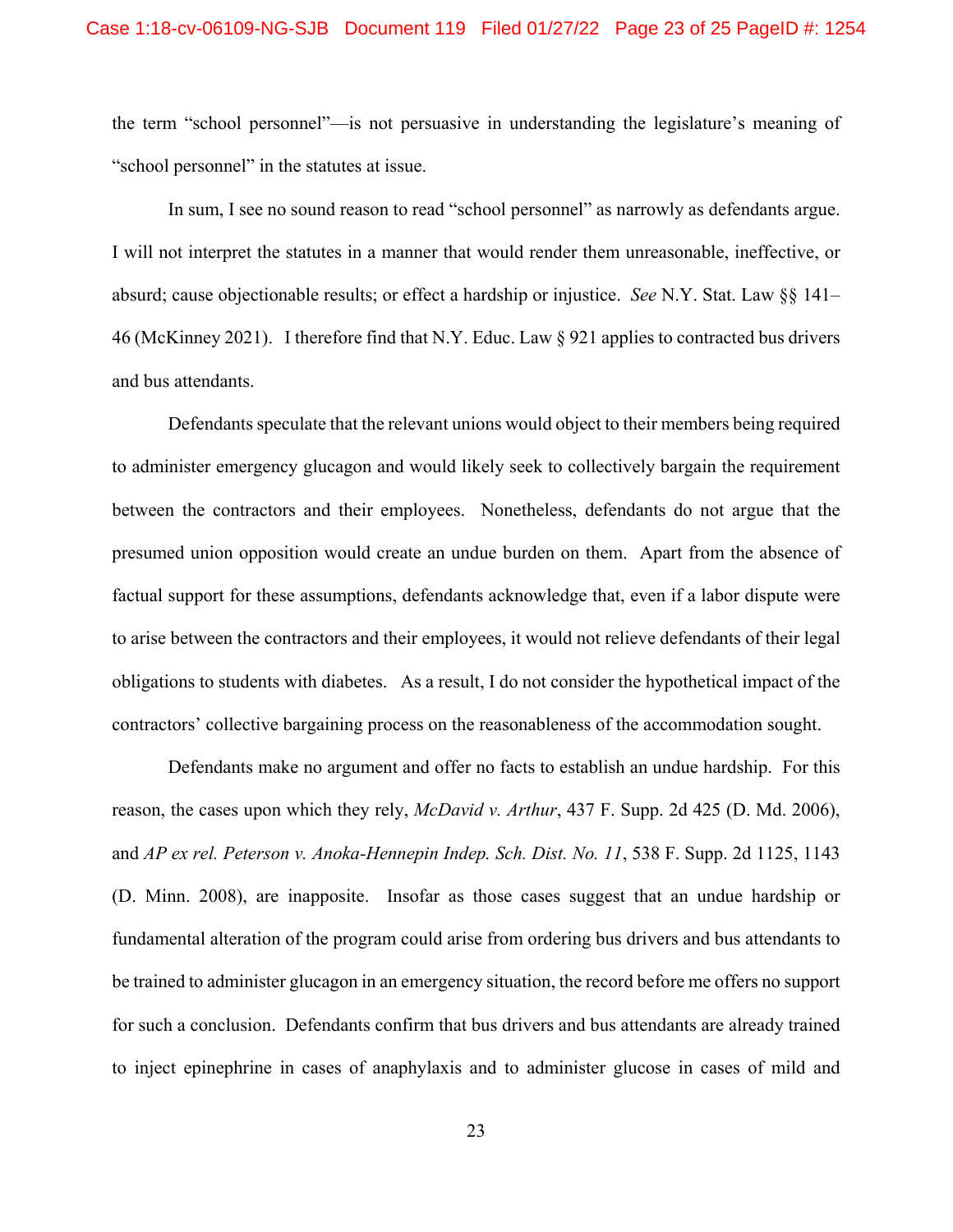moderate hypoglycemia and have not suggested any reason why the administration of glucagon should be treated any differently.

Plaintiffs' requested reasonable accommodation is, therefore, granted, and defendants will be ordered to train all bus drivers and bus attendants who transport children with diabetes to administer glucagon in emergency situations.

#### **VI. Conclusion**

Plaintiffs' motion for partial summary judgment is granted.

The court declares that defendants have discriminated against students with diabetes under Section 504 of the Rehabilitation Act of 1973, Title II of the Americans with Disabilities Act of 1990, and the New York City Human Rights Law, and failed to provide a free, appropriate public education because they have not provided students with diabetes the services determined to be necessary to meet their needs. Specifically, defendants have denied students with diabetes equal access to the educational opportunities afforded by field trips by failing to provide trip nurses to accompany Nurse-Dependent students with diabetes, and have denied appropriate transportation services to students with diabetes by failing to ensure the presence of adults on school buses with training to administer glucagon in the event of severe hypoglycemia.

Plaintiffs are entitled to an injunction directing defendants to conduct a needs assessment of the estimated shortfall of trip nurses and to hire a sufficient number of float pool nurses to ensure that all field trip requests by class members are fulfilled.

Plaintiffs are further entitled to an injunction directing the defendants to train all bus drivers and bus attendants in the administration of glucagon in emergency situations in order to ensure that at least one adult on each bus is trained to administer glucagon in the event of a diabetic emergency.